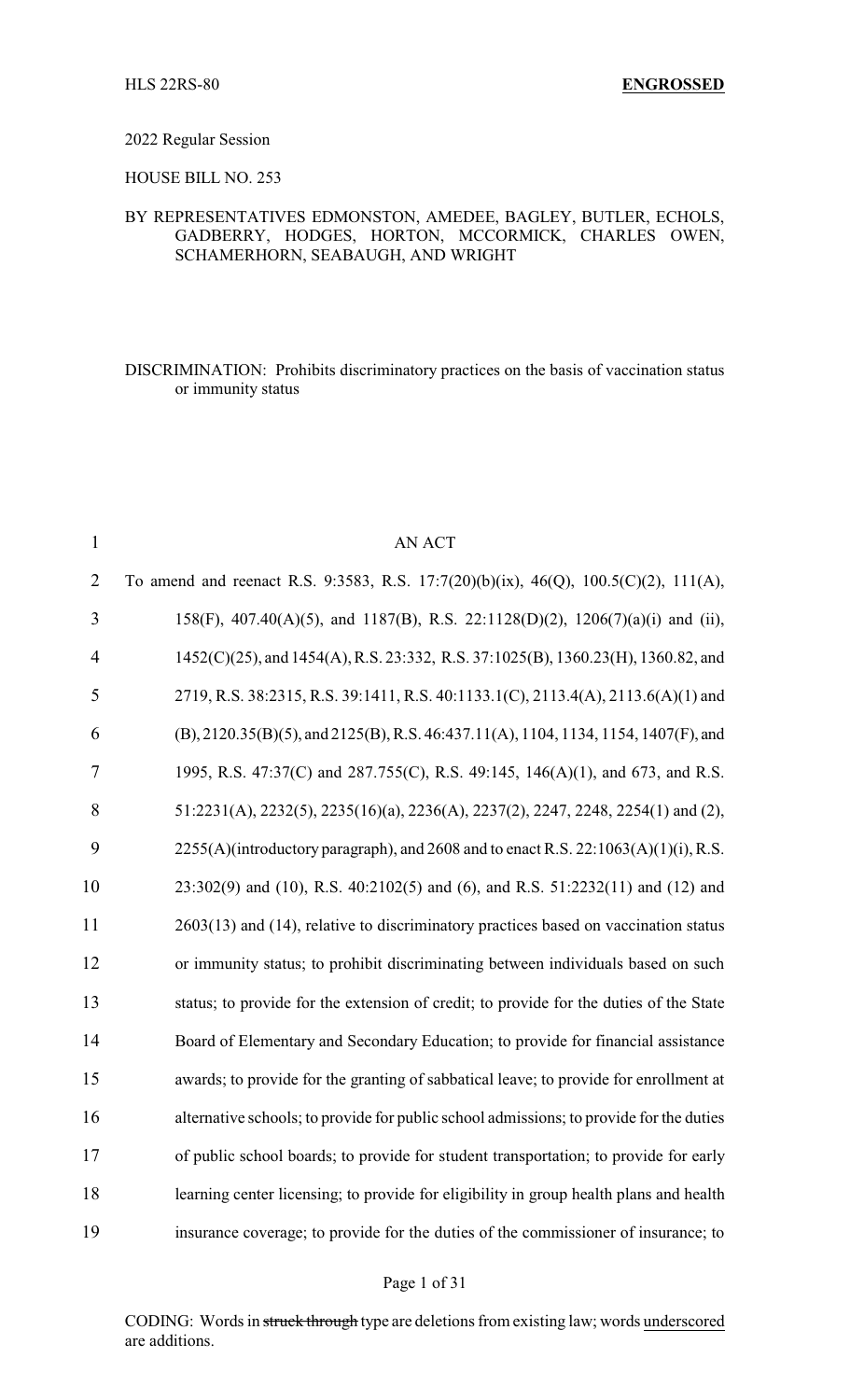provide for risk rates of the Louisiana Health Plan; to provide for insurance rates for property and casualty insurance; to provide for intentional discrimination in employment; to provide for the duties of the Department of Health; to provide for the selection of medication attendants; to provide for the duties of the State Board of Medical Examiners; to provide for the training of physician assistants; to provide for direct primary care practices; to provide for the duties of the Louisiana State Board of Social Work Examiners; to provide for application to the Louisiana State Board of Social Work Examiners; to provide for the selection of persons for professional services in public contracts; to provide for programs and activities receiving state financial assistance; to provide for the licensure process for emergency medical personnel; to provide for emergency services; to provide for adult brain injury facilities; to provide for medical assistance programs; to provide for parish hospital and hospital service district affirmative action programs; to provide for child-placing agencies, maternity homes, and certain residential homes; to provide for certain programs and activities for displaced homemakers; to provide 16 for certain income tax credits; to provide for access to public meetings in public 17 buildings and facilities; to provide for the expenditure of federal block grant funds; to provide for the Louisiana Commission of Human Rights; to provide for the authority of the commission; to provide for local human rights commissions; to provide relative to discriminatory practices and advertisements; to provide relative to discrimination by financial institutions; to provide for credit transactions; to provide for the Equal Housing Opportunity Act; to provide relative to the provision of brokerage services; to provide for definitions; and to provide for related matters. Be it enacted by the Legislature of Louisiana: Section 1. R.S. 9:3583 is hereby amended and reenacted to read as follows: §3583. Discrimination prohibited A. It shall be unlawful for any extender of credit to refuse to extend credit to any major or emancipated minor solely because of that person's race, color,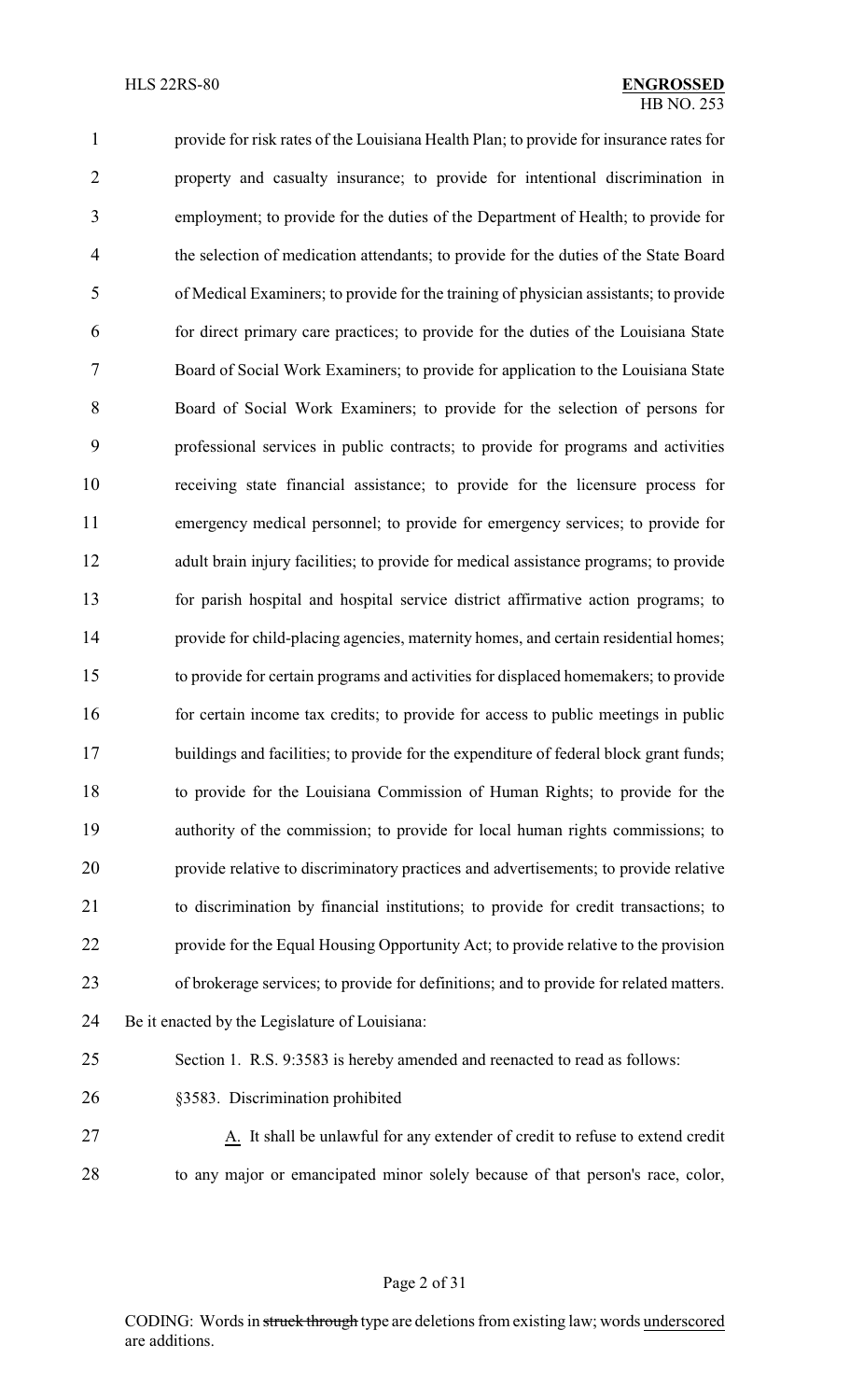| $\mathbf{1}$   | religion, national origin, sex, vaccination status or immunity status, as those terms   |
|----------------|-----------------------------------------------------------------------------------------|
| $\overline{2}$ | are defined in R.S. 51:2232, or marital status.                                         |
| 3              | B. It shall also be unlawful for any extender of credit to require any major            |
| 4              | or emancipated minor to meet credit qualification standards not required of other       |
| 5              | persons similarly situated.                                                             |
| 6              | Section 2. R.S. 17:7(20)(b)(ix), 46(Q), 100.5(C)(2), 111(A), 158(F), 407.40(A)(5),      |
| 7              | and 1187(B) are hereby amended and reenacted to read as follows:                        |
| 8              | §7. Duties, functions, and responsibilities of board                                    |
| 9              | In addition to the authorities granted by R.S. 17:6 and any powers, duties, and         |
| 10             | responsibilities vested by any other applicable laws, the board shall:                  |
| 11             | $\ast$<br>*<br>*                                                                        |
| 12             | (20)                                                                                    |
| 13             | *<br>$\ast$<br>∗                                                                        |
| 14             | The following guidelines, criteria, and procedures shall apply to the<br>(b)            |
| 15             | financial assistance awards program provided for by this Paragraph:                     |
| 16             | $\ast$<br>$\ast$<br>$\ast$                                                              |
| 17             | (ix) The criteria for approving a financial assistance award shall consist of           |
| 18             | thoroughness and detail of information submitted in the application process and the     |
| 19             | qualifications and competition record of the team members or individual competitors     |
| 20             | seeking assistance. Award criteria shall not discriminate against any student on the    |
| 21             | basis of race, sex, religious belief, vaccination status or immunity status, as those   |
| 22             | terms are defined in R.S. 51:2232, or school attendance at an approved nonpublic        |
| 23             | school.                                                                                 |
| 24             | $\ast$<br>$\ast$<br>$\ast$                                                              |
| 25             | §46. Sabbatical leave program                                                           |
| 26             | $\ast$<br>$\ast$<br>∗                                                                   |
| 27             | Q. Each person granted sabbatical leave shall sign an agreement or contract             |
| 28             | with the superintendent of the Special School District stipulating that, as a condition |
| 29             | of his sabbatical leave and in order to be eligible for compensation during such leave, |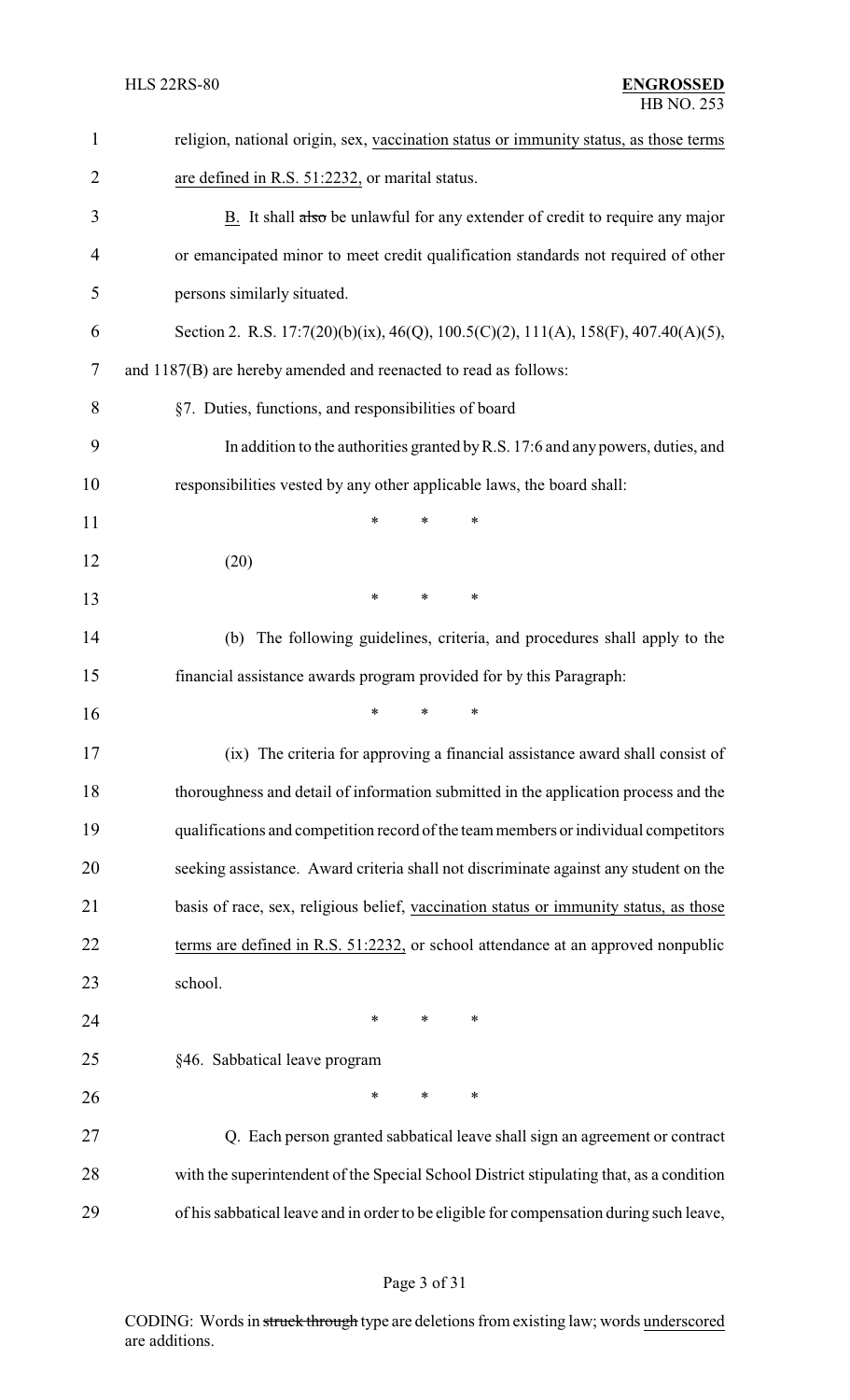| 1  | he will return to service for one semester for each semester of leave following the       |
|----|-------------------------------------------------------------------------------------------|
| 2  | expiration of his leave in the special school granting the leave. Should a person         |
| 3  | taking sabbatical leave fail to return to service in the special school granting leave    |
| 4  | for one semester for each semester of leave following the expiration of such leave        |
| 5  | for any reason other than incapacitating illness as certified by two physicians, that     |
| 6  | person shall forfeit all compensation received during the leave period, provided          |
| 7  | however, the superintendent may waive the provisions of this Section in accordance        |
| 8  | with the prepublished criteria if he deems to be in the best interest of the special      |
| 9  | school to do so. No such waiver shall favor or discriminate against any employee          |
| 10 | or applicant because of his job description, age, race, or sex, or vaccination status or  |
| 11 | immunity status, as those terms are defined in R.S. 51:2232.                              |
| 12 | ∗<br>*<br>∗                                                                               |
| 13 | §100.5. Alternative schools; establishment by local boards                                |
| 14 | ∗<br>*<br>∗                                                                               |
| 15 | $C$ .                                                                                     |
| 16 | ∗<br>*<br>*                                                                               |
| 17 | (2) Eligibility for enrollment in alternative schools shall be determined from            |
| 18 | a list compiled by each city and parish school board of students with discipline          |
| 19 | problems whose behavior is disruptive. Students selected for enrollment in the            |
| 20 | alternative schools from the eligibility list shall be selected from volunteers,          |
| 21 | provided that there shall be no racial, sexual, or ethnic discrimination or               |
| 22 | discrimination based on vaccination status or immunity status, as those terms are         |
| 23 | defined in R.S. $51:2232$ , in either the compilation of the eligibility list or in the   |
| 24 | operation of the school.                                                                  |
| 25 | ∗<br>∗<br>∗                                                                               |
| 26 | §111. Discrimination in public schools prohibited; pupil assignment; religious            |
| 27 | educational institutions                                                                  |
| 28 | A. No person shall be refused admission into or be excluded from any public               |
| 29 | school in the state of Louisiana on account of race, creed, color, disability, as defined |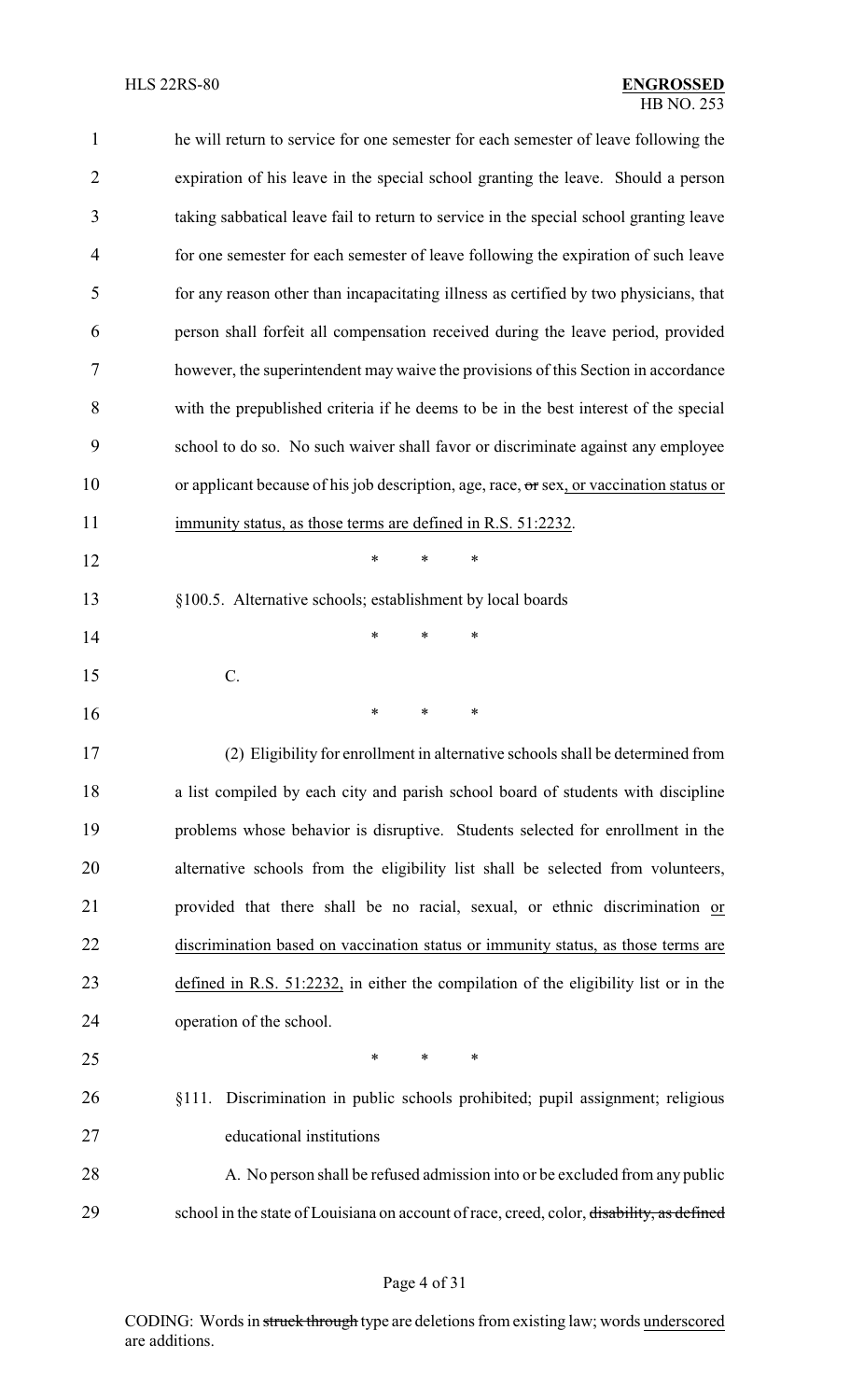| $\mathbf{1}$   | in R.S. 51:2232, or national origin, or disability, vaccination status, or immunity     |
|----------------|-----------------------------------------------------------------------------------------|
| $\overline{2}$ | status, as those terms are defined in R.S. 51:2232.                                     |
| 3              | *<br>*<br>*                                                                             |
| 4              | §158. School buses for transportation of students; employment of bus operators;         |
| 5              | alternative means of transportation; improvement of school bus turnarounds;             |
| 6              | loading and unloading students                                                          |
| 7              | $\ast$<br>*<br>∗                                                                        |
| 8              | F. The provisions of this Section shall apply to eligible public and nonpublic          |
| 9              | school students. However, these provisions shall not apply to any student or the        |
| 10             | parent or tutor of any student who attends a school which discriminates on the basis    |
| 11             | of race, creed, color, or national origin, or vaccination status or immunity status, as |
| 12             | those terms are defined in R.S. 51:2232.                                                |
| 13             | *<br>*<br>∗                                                                             |
| 14             | §407.40. Rules, regulations and standards for licenses                                  |
| 15             | The State Board of Elementary and Secondary Education shall<br>A.                       |
| 16             | promulgate regulations for each type of license which, at a minimum, shall              |
| 17             | accomplish all of the following:                                                        |
| 18             | *<br>*<br>∗                                                                             |
| 19             | (5) Prohibit discrimination on the basis of race, color, creed, sex, national           |
| 20             | origin, handicap, ancestry, vaccination status or immunity status, as those terms are   |
| 21             | defined in R.S. 51:2232, or whether the child is being breastfed. However, nothing      |
| 22             | in this Paragraph shall be construed to affect, limit, or otherwise restrict the hiring |
| 23             | or admission policies of an early learning center owned by a church or religious        |
| 24             | organization, or prohibit such a center from giving preference in hiring or admission   |
| 25             | to members of the church or denomination.                                               |
| 26             | *<br>*<br>∗                                                                             |
| 27             | §1187. Persons granted sabbatical leave; return to service                              |
| 28             | ∗<br>∗<br>∗                                                                             |

# Page 5 of 31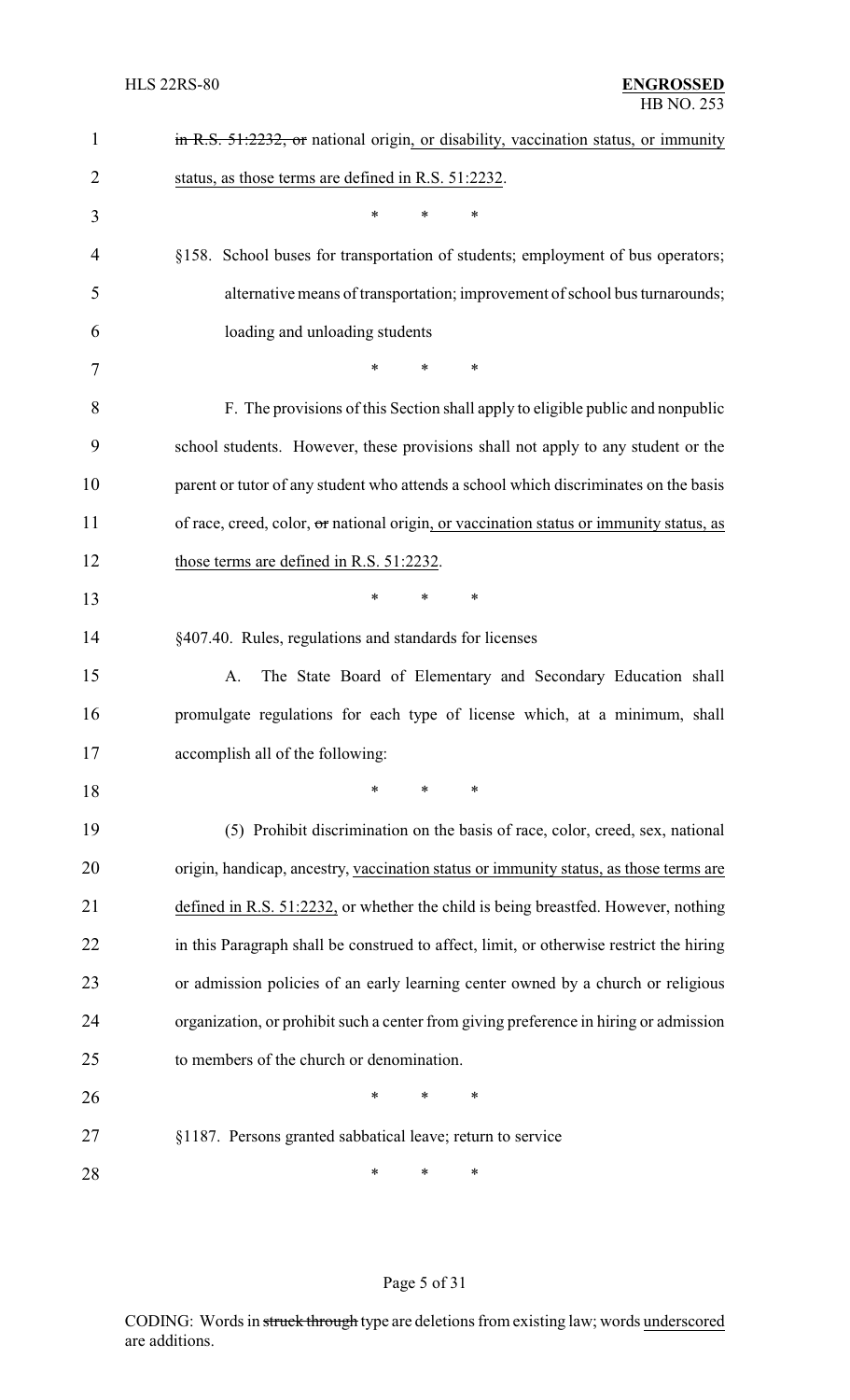| $\mathbf{1}$   | B. Should a person taking sabbatical leave fail to return to service in the              |
|----------------|------------------------------------------------------------------------------------------|
| $\overline{2}$ | school system granting leave for one semester for each semester of leave following       |
| 3              | the expiration of such leave for any reason other than incapacitating illness as         |
| 4              | certified by two physicians, that person shall forfeit all compensation received during  |
| 5              | the leave period. Provided however, any school board may waive the provisions of         |
| 6              | this Section in accordance with prepublished criteria if it deems to be in the best      |
| 7              | interest of the school system to do so. No such waiver shall favor or discriminate       |
| 8              | against any employee or applicant because of his job description, age, race, or sex,     |
| 9              | or vaccination status or immunity status, as those terms are defined in R.S. 51:2232.    |
| 10             | *<br>$\ast$<br>*                                                                         |
| 11             | Section 3. R.S. 22:1128(D)(2), 1206(7)(a)(i) and (ii), 1452(C)(25) and 1454(A) are       |
| 12             | hereby amended and reenacted and R.S. $22:1063(A)(1)(i)$ is hereby enacted to read as    |
| 13             | follows:                                                                                 |
| 14             | §1063. Prohibiting discrimination against individual participants and beneficiaries      |
| 15             | based on health status                                                                   |
| 16             | A.(1) Subject to Paragraph (2) of this Subsection, a group health plan, and              |
| 17             | a health insurance issuer offering group health insurance coverage in connection with    |
| 18             | a group health plan, may not establish rules for eligibility, including continued        |
| 19             | eligibility, of any individual to enroll under the terms of the plan based on any of the |
| 20             | following health status-related factors in relation to the individual or a dependent of  |
| 21             | the individual:                                                                          |
| 22             | *<br>*<br>∗                                                                              |
| 23             | Vaccination status or immunity status, as those terms are defined in R.S.<br>(1)         |
| 24             | 51:2232.                                                                                 |
| 25             | ∗<br>*<br>∗                                                                              |
| 26             | §1128. Comprehensive health coverage                                                     |
| 27             | ∗<br>∗<br>∗                                                                              |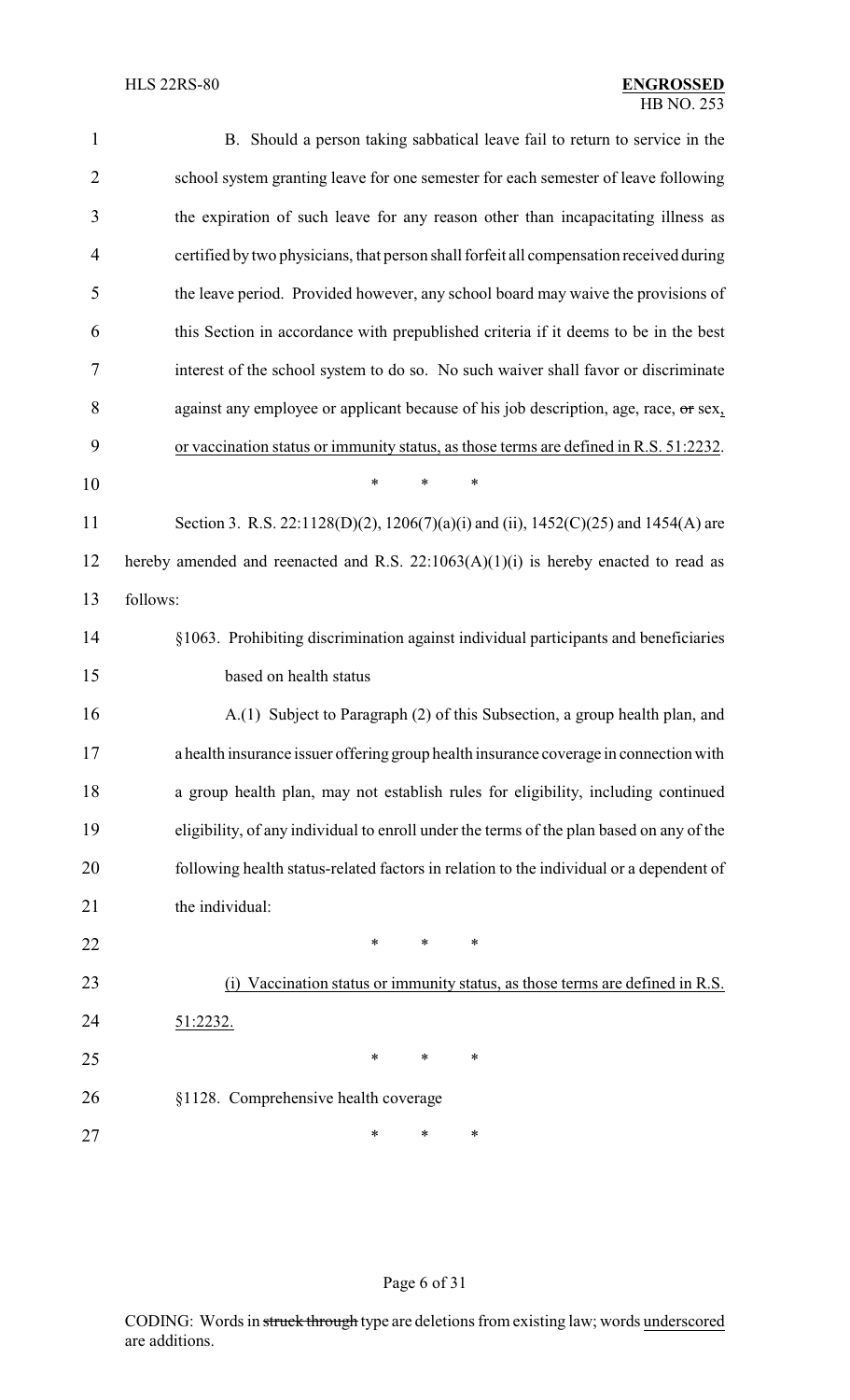| 1              | D. In defining essential health benefits for purposes of this Section, the              |
|----------------|-----------------------------------------------------------------------------------------|
| $\overline{2}$ | commissioner shall do the following:                                                    |
| 3              | $\ast$<br>$\ast$<br>∗                                                                   |
| 4              | (2) Ensure that coverage decisions, determination of reimbursement rates,               |
| 5              | establishment of incentive programs, and designation of benefits are effected in ways   |
| 6              | that do not discriminate against individuals because of age, disability, or life        |
| 7              | expectancy, or vaccination status or immunity status, as those terms are defined in     |
| 8              | R.S. 51:2232.                                                                           |
| 9              | ∗<br>$\ast$<br>∗                                                                        |
| 10             | §1206. Powers and duties of the plan                                                    |
| 11             | The plan shall have the general powers and authority granted under the laws             |
| 12             | of this state to insurance companies licensed to provide health and accident insurance  |
| 13             | and, in addition thereto, the specific authority to:                                    |
| 14             | $\ast$<br>*<br>∗                                                                        |
| 15             | (7) Establish appropriate rates, rate schedules, rate adjustments, expense              |
| 16             | allowances, agent's referral fees, and claim reserve formulas, and perform or contract  |
| 17             | for the performance of any other actuarial function appropriate to the operation of     |
| 18             | the plan, subject to the following limitations:                                         |
| 19             | Rates for federally defined individuals and nonfederally defined<br>(a)                 |
| 20             | individuals.                                                                            |
| 21             | (i) For federally defined individuals, subject to approval by the Department            |
| 22             | of Insurance, the plan shall determine a standard risk rate for each coverage option    |
| 23             | offered by considering the premium rates charged by other insurers offering similar     |
| 24             | health insurance coverage to individuals and family groups, if applicable. The          |
| 25             | standard risk rate shall be established using reasonable actuarial techniques and shall |
| 26             | reflect anticipated experience and expenses for such coverage. Subject to the limits    |
| 27             | provided in this Paragraph, initial rates for each plan year shall be established to    |
| 28             | provide fully for the expected costs of claims, including recovery of prior losses,     |
| 29             | expenses of operation, investment income of claim reserves, and any other cost          |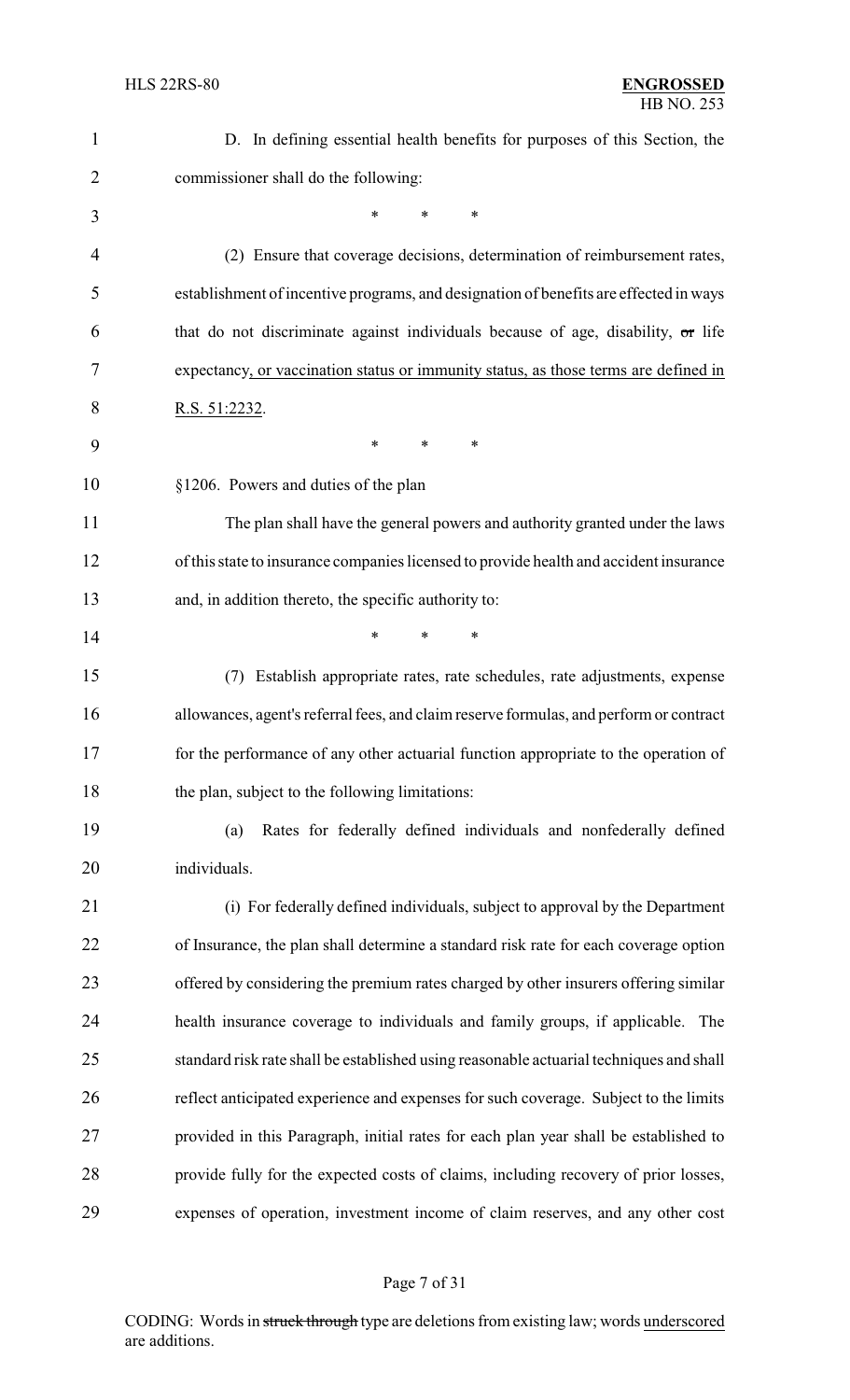factors subject to the limitations described herein, provided such rates shall not exceed two hundred percent of rates applicable to individual standard risks. Upon the receipt of governmental appropriations or alternative funding sources, other than assessments under R.S. 22:1210, such as authorized service charges, governmental transfer payments, donations, or grants, the board shall be authorized to reduce rates for the plan year based on established actuarial and underwriting practices. In no event shall rates for plan coverage be less than the greater of one hundred twenty- five percent of rates established as applicable for individual standard risks or rates established for other individuals provided coverage by or through the plan unless such rates would exceed the maximum amount allowed under this Paragraph. In no instance shall the rates discriminate between covered individuals on the basis of health-related factors, including vaccination status or immunity status, as those terms are defined in R.S. 51:2232.

 (ii) Rates for nonfederally defined individuals. For nonfederally defined individuals, subject to approval by the Department of Insurance, the plan shall determine a standard risk rate for each coverage option offered by considering the premium rates charged by other insurers offering similar health insurance coverage to individuals and family groups, if applicable. The standard risk rate shall be established using reasonable actuarial techniques and shall reflect anticipated experience and expenses for such coverage. Subject to the limits provided in this Paragraph, initial rates for each plan year shall be established to provide fully for the expected costs of claims, including recovery of prior losses, expenses of operation, investment income of claim reserves, and any other cost factors subject to the limitations of prior losses, expenses of operation, investment income of claim reserves, and any other cost factors subject to the limitations described herein, provided such rates shall not exceed two hundred percent of rates applicable to individual standard risks. Upon the receipt of governmental appropriations or alternative funding sources, such as authorized service charges, governmental transfer payments, donations, or grants, the board shall be authorized to reduce rates

#### Page 8 of 31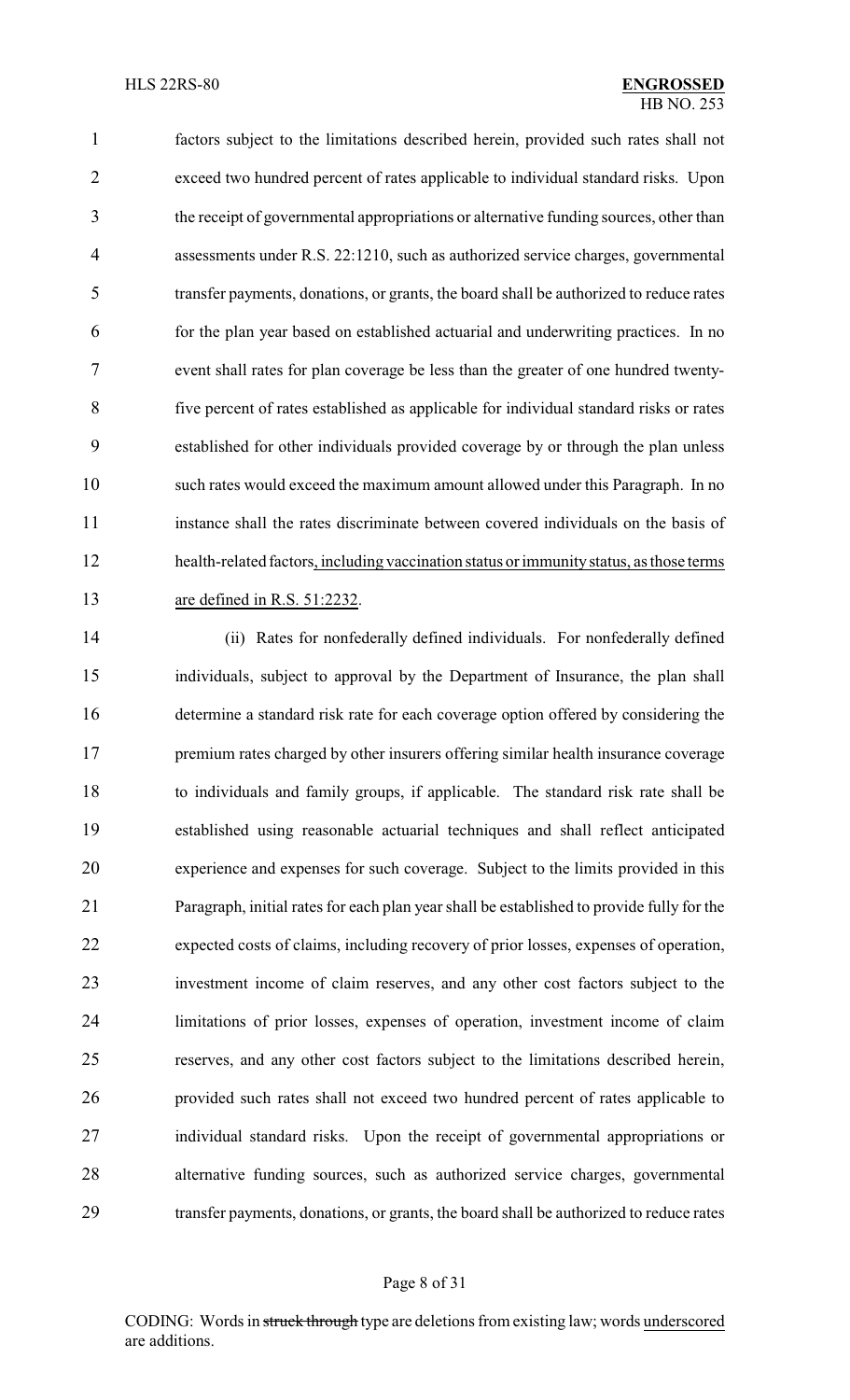| $\mathbf{1}$ | for the plan year based on established actuarial and underwriting practices. In no      |
|--------------|-----------------------------------------------------------------------------------------|
| 2            | event shall rates for plan coverage be less than one hundred ten percent of rates       |
| 3            | established as applicable for individual standard risks or rates established for other  |
| 4            | individuals provided coverage by or through the plan, provided such rates shall not     |
| 5            | exceed the maximum amount of two hundred percent of rates applicable to                 |
| 6            | individual standard rates. In no instance shall the rates discriminate between covered  |
| 7            | individuals on the basis of health-related factors, including vaccination status or     |
| 8            | immunity status, as those terms are defined in R.S. 51:2232.                            |
| 9            | $\ast$<br>*<br>$\ast$                                                                   |
| 10           | §1452. Purpose of rate regulation; construction; definitions                            |
| 11           | *<br>*<br>∗                                                                             |
| 12           | C. As used in this Subpart, the following definitions shall be applicable:              |
| 13           | $\ast$<br>*<br>*                                                                        |
| 14           | "Unfairly discriminatory" means not capable of being actuarially<br>(25)                |
| 15           | justified or based on race, color, creed, or national origin, or vaccination status or  |
| 16           | immunity status, as those terms are defined in R.S. 51:2232. It does not refer to rates |
| 17           | that produce differences in premiums for policyholders with different loss exposures,   |
| 18           | so long as the rate is actuarially justified and reflects such differences with         |
| 19           | reasonable accuracy.                                                                    |
| 20           | $\ast$<br>$\ast$<br>$\ast$                                                              |
| 21           | §1454. Rating standards and methods                                                     |
| 22           | A. Rates shall not be inadequate or unfairly discriminatory in a competitive            |
| 23           | market. Rates shall not be excessive, inadequate, or unfairly discriminatory in a       |
| 24           | noncompetitive market. Risks may be classified using any criteria except that no        |
| 25           | risk shall be classified on the basis of race, color, creed, or national origin, or     |
| 26           | vaccination status or immunity status, as those terms are defined in R.S. 51:2232.      |
| 27           | ∗<br>∗<br>∗                                                                             |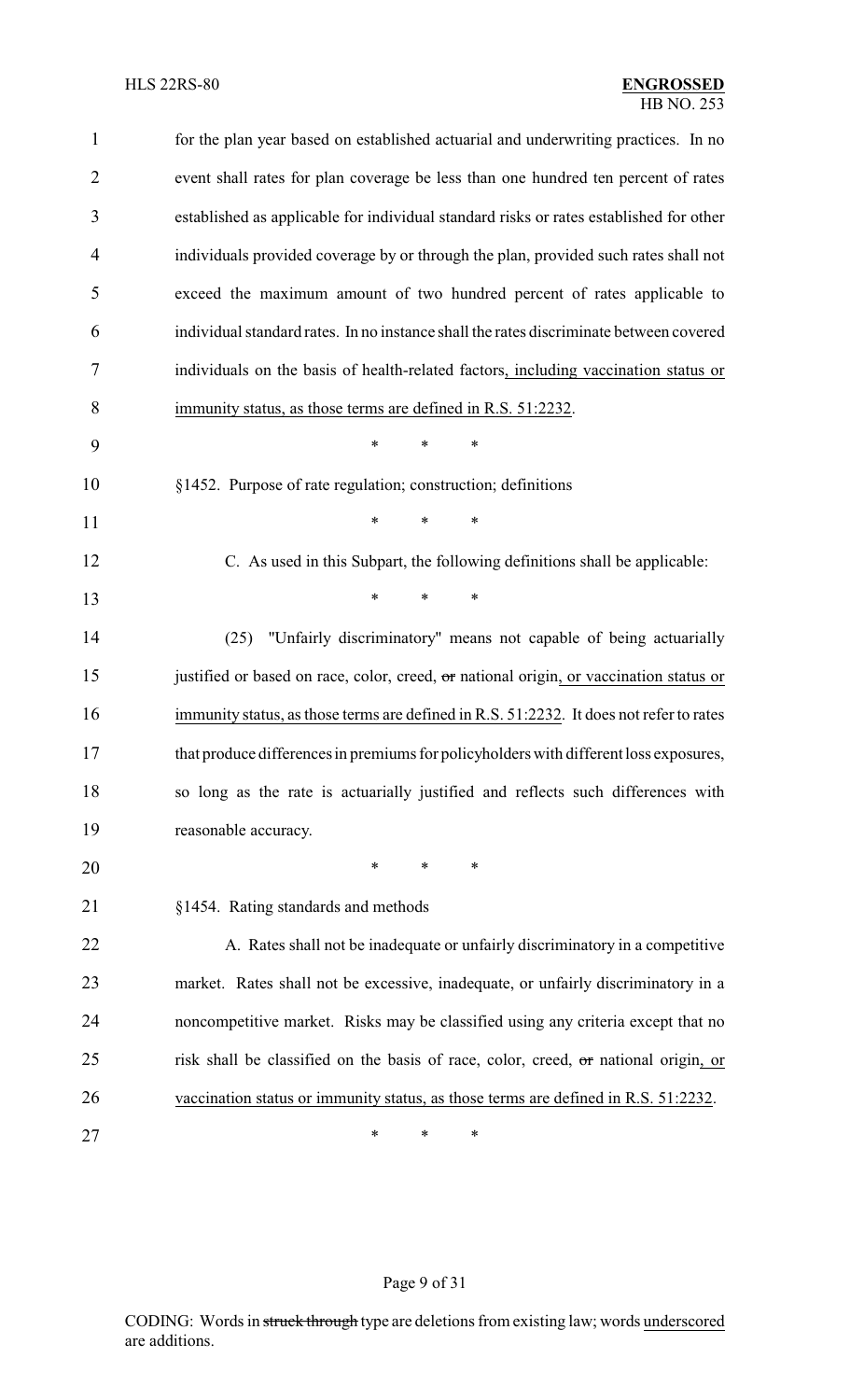| $\mathbf{1}$   | Section 4. R.S. 23:332 is hereby amended and reenacted and R.S. 23:302(9) and (10)     |
|----------------|----------------------------------------------------------------------------------------|
| $\overline{2}$ | are hereby enacted to read as follows:                                                 |
| 3              | §302. Definitions                                                                      |
| 4              | For purposes of this Chapter and unless the context clearly indicates                  |
| 5              | otherwise, the following terms shall have the following meanings ascribed to them:     |
| 6              | *<br>*<br>*                                                                            |
| 7              | "Immunity status" shall have the same meaning as provided in R.S.<br>(9)               |
| 8              | 51:2232.                                                                               |
| 9              | (10) "Vaccination status" shall have the same meaning as provided in R.S.              |
| 10             | 51:2232.                                                                               |
| 11             | *<br>$\ast$<br>*                                                                       |
| 12             | §332. Intentional discrimination in employment                                         |
| 13             | A. It shall be unlawful discrimination in employment for an employer to                |
| 14             | engage in any of the following practices:                                              |
| 15             | (1) Intentionally fail or refuse to hire or to discharge any individual, or            |
| 16             | otherwise to intentionally discriminate against any individual with respect to         |
| 17             | compensation, or terms, conditions, or privileges of employment, because of the        |
| 18             | individual's race, color, religion, sex, or national origin, vaccination status, or    |
| 19             | immunity status.                                                                       |
| 20             | Intentionally limit, segregate, or classify employees or applicants for<br>(2)         |
| 21             | employment in any way which would deprive or tend to deprive any individual of         |
| 22             | employment opportunities, or otherwise adversely affect the individual's status as an  |
| 23             | employee, because of the individual's race, color, religion, sex, or national origin,  |
| 24             | vaccination status, or immunity status.                                                |
| 25             | (3) Intentionally pay wages to an employee at a rate less than that of another         |
| 26             | employee of the opposite sex for equal work on jobs in which their performance         |
| 27             | requires equal skill, effort, and responsibility and which are performed under similar |
| 28             | working conditions. An employer paying wages in violation of this Section may not      |
| 29             | reduce the wages of any other employee in order to comply with this Section.           |

# Page 10 of 31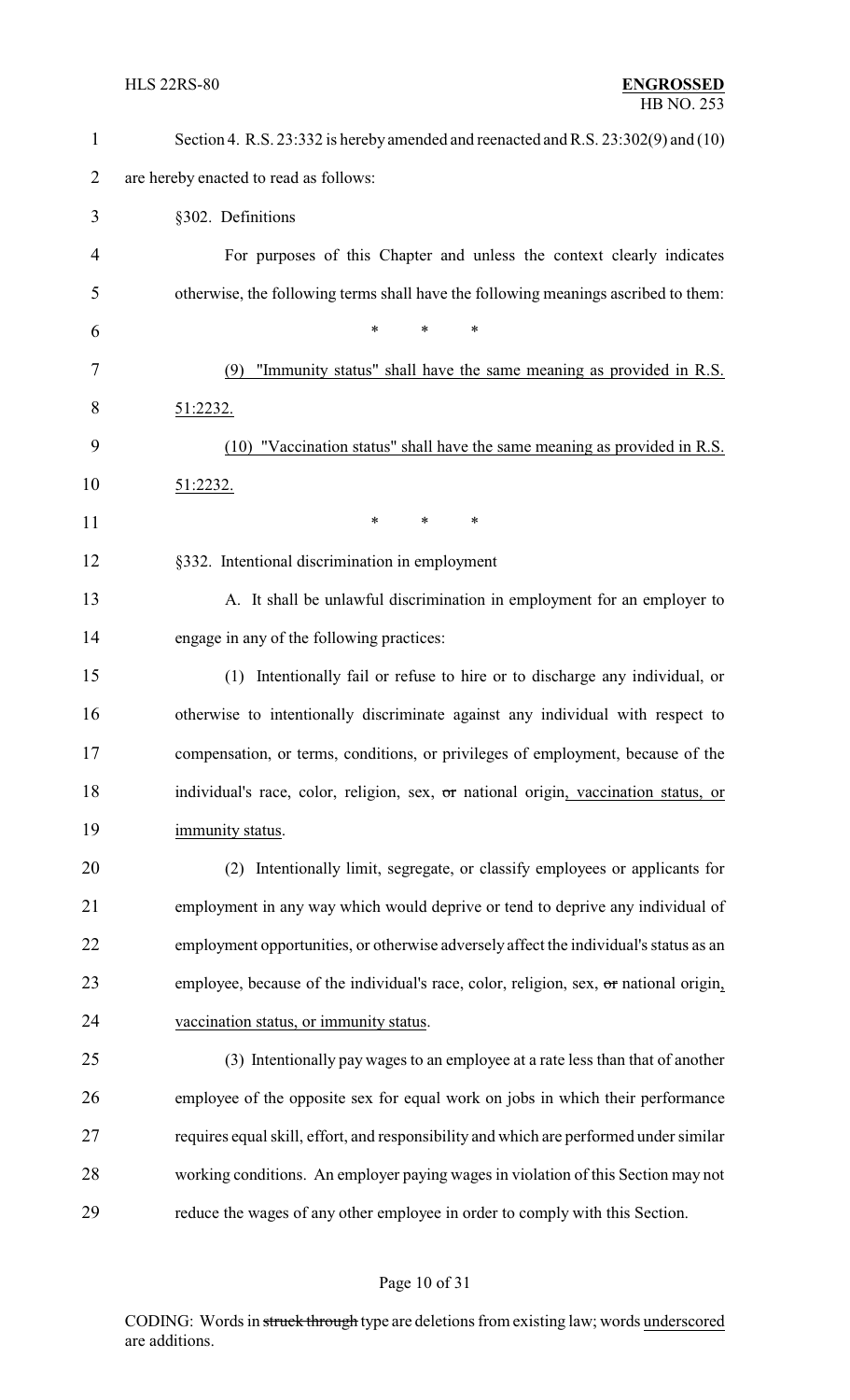| $\mathbf{1}$   | B. It shall be unlawful discrimination in employment for an employment                             |
|----------------|----------------------------------------------------------------------------------------------------|
| $\overline{2}$ | agency to intentionally fail or refuse to refer for employment, or otherwise to                    |
| 3              | intentionally discriminate against, any individual because of his race, color, religion,           |
| $\overline{4}$ | sex, or national origin, or to intentionally classify or refer for employment any                  |
| 5              | individual on the basis of his race, color, religion, sex, $\sigma$ r national origin, vaccination |
| 6              | status, or immunity status.                                                                        |
| 7              | C. It shall be unlawful discrimination in employment for a labor organization                      |
| 8              | to engage in any of the following practices:                                                       |
| 9              | Intentionally exclude or intentionally expel from its membership, or<br>(1)                        |
| 10             | otherwise intentionally discriminate against, any individual because of his race,                  |
| 11             | color, religion, sex, or national origin, vaccination status, or immunity status.                  |
| 12             | (2) Intentionally limit, segregate, or classify its membership or applicants for                   |
| 13             | membership, or intentionally classify or fail or refuse to refer for employment any                |
| 14             | individual in any way which would deprive or tend to deprive any individual of                     |
| 15             | employment opportunities, or would limit such employment opportunities, or                         |
| 16             | otherwise adversely affect his status as an employee or as an applicant for                        |
| 17             | employment, because of such individual's race, color, religion, sex, or national                   |
| 18             | origin, vaccination status, or immunity status.                                                    |
| 19             | Intentionally cause or attempt to cause an employer to discriminate<br>(3)                         |
| 20             | against an individual in violation of this Section.                                                |
| 21             | D. It shall be unlawful discrimination in employment for any employer, labor                       |
| 22             | organization, or joint labor-management committee controlling apprenticeship or                    |
| 23             | other training or retraining, including on-the-job training programs, to discriminate              |
| 24             | against any individual because of his race, color, religion, sex, or national origin,              |
| 25             | vaccination status, or immunity status in admission to, or employment in, any                      |
| 26             | program established to provide apprenticeship or other training.                                   |
| 27             | E. It shall be unlawful discrimination in employment for an employer,                              |
| 28             | employment agency, labor organization, or joint labor-management committee                         |
| 29             | controlling apprenticeship or other training or retraining, including on-the-job                   |

# Page 11 of 31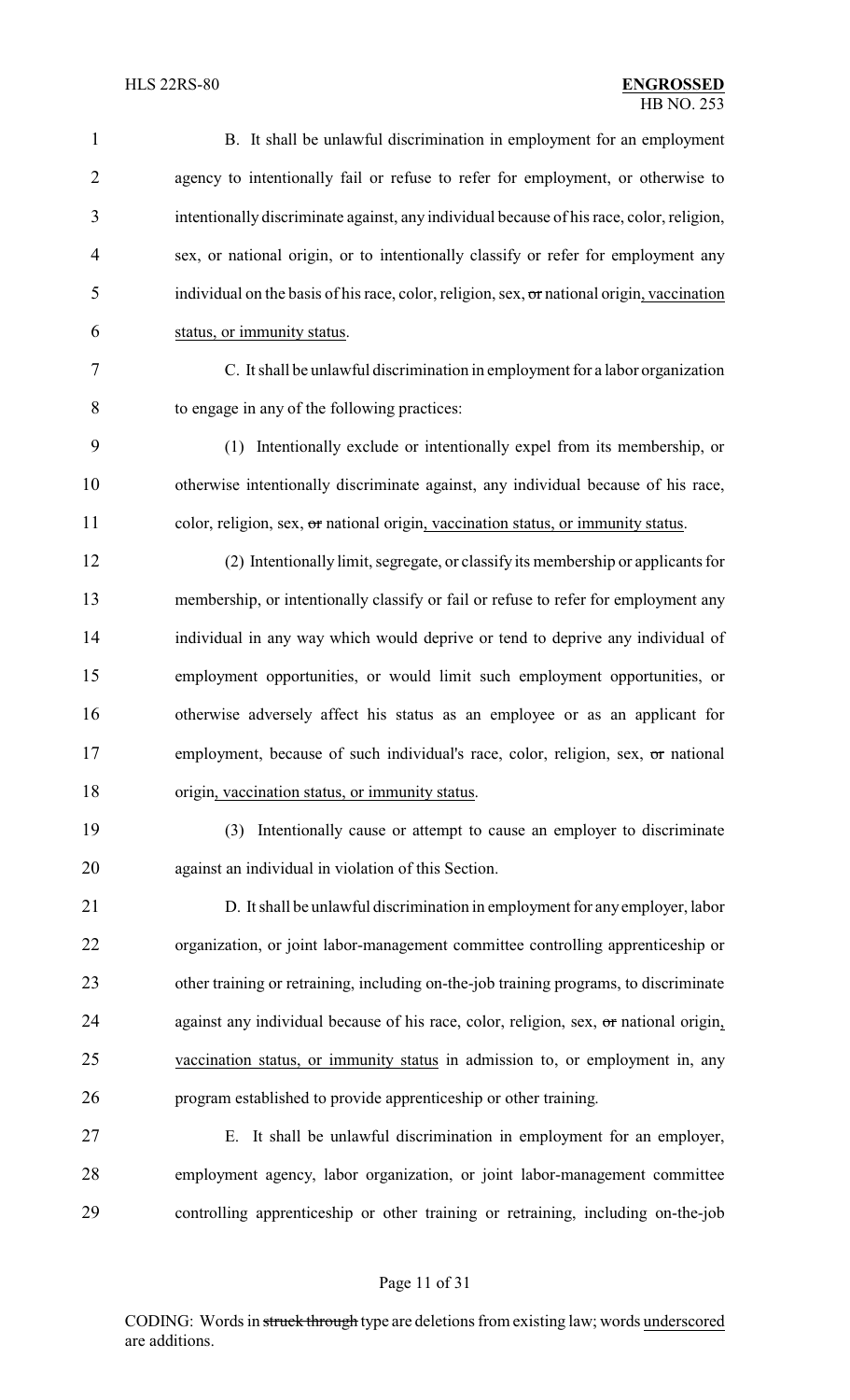training programs, to print or publish, or cause to be printed or published, any notice or advertisement relating to employment by an employer or membership in or any classification or referral for employment by a labor organization, or relating to any classification or referral for employment by an employment agency, or relating to admission to, or employment in, any program established to provide apprenticeship or other training by a joint labor-management committee, indicating any preference, limitation, specification, or discrimination based on race, color, religion, sex, or national origin, vaccination status, or immunity status. However, a notice or advertisement may indicate a preference, limitation, specification, or discrimination 10 based on religion, sex, or national origin, vaccination status, or immunity status when 11 religion, sex, or national origin, vaccination status, or immunity status is a bona fide occupational qualification for employment.

- F. It shall be unlawful discrimination in employment for an insurer to engage 14 in any of the following practices:
- (1) Intentionally fail or refuse to appoint or to discharge any insurance agent, or otherwise to intentionally discriminate against any insurance agent with respect to his compensation, terms, conditions, or privileges of employment, because of the insurance agent's race, color, religion, sex, or national origin, vaccination status, or immunity status.
- (2) Intentionally limit, segregate, or classify his insurance agents or applicants for an insurance agent in any way which would deprive or tend to deprive any insurance agent or applicant of employment opportunities, or otherwise adversely affect his status as an insurance agent or applicant because of the insurance 24 agent's or applicant's race, color, religion, sex, or national origin, vaccination status, or immunity status.
- G. Nothing contained in this Section shall be construed so as to create a cause of action against an employer, employment agency, labor organization, or insurer for employment practices pursuant to any affirmative action plan.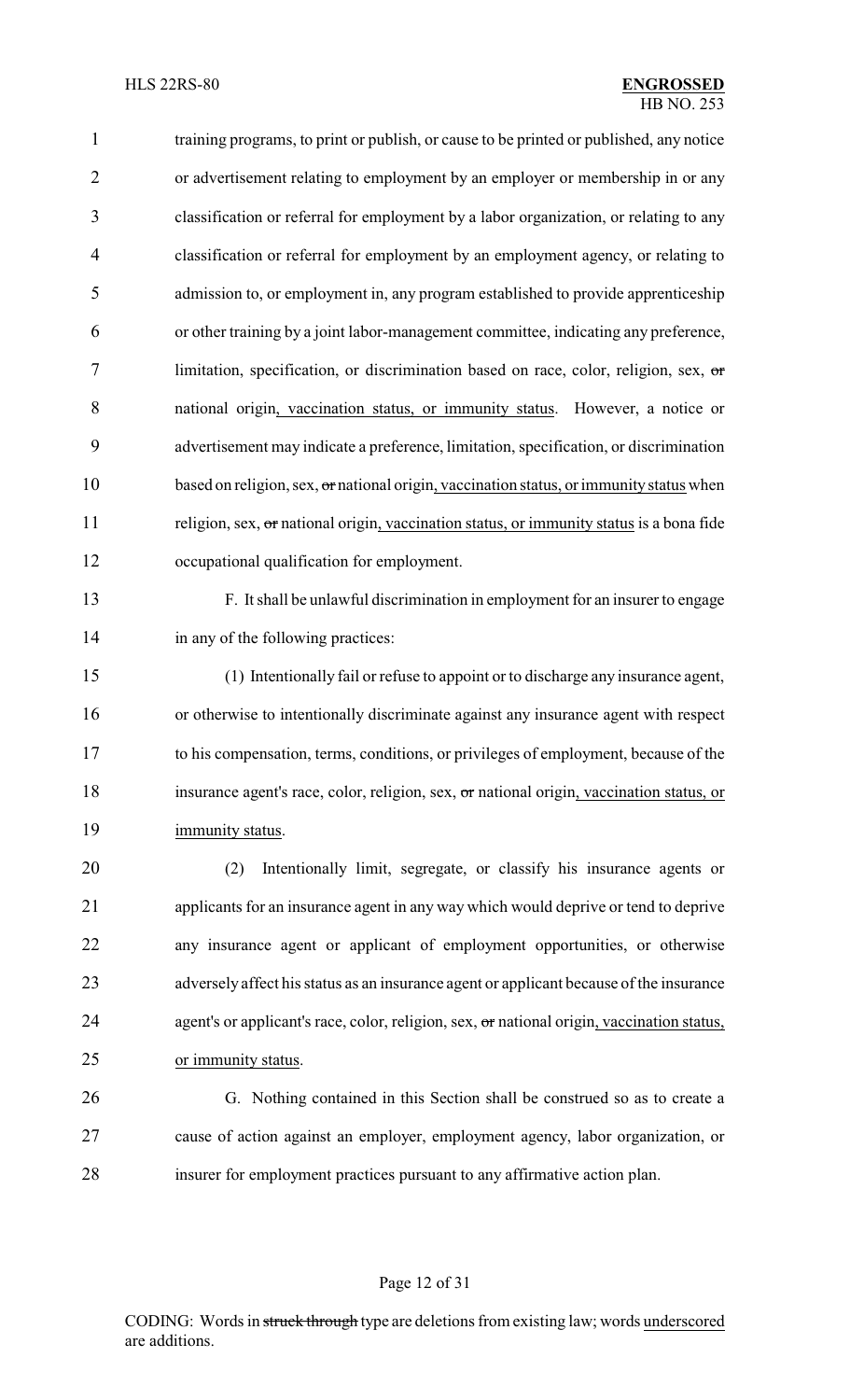- 
- 

 H. Notwithstanding any other provision of this Section, it shall not be unlawful discrimination in employment for:

 (1) An employer to hire and employ employees, for an employment agency to classify or refer for employment any individual, for a labor organization to classify its membership or to classify or refer for employment any individual, or for an employer, labor organization, or joint labor-management committee controlling apprenticeship or other training or retraining programs to admit or employ any 8 individual in any such program on the basis of his religion, sex, or national origin, vaccination status, or immunity status in those certain instances where religion, sex, 10 or national origin, vaccination status, or immunity status is a bona fide occupational qualification reasonably necessary for the normal operation of that particular business or enterprise.

 (2) A school, college, university, or other educational institution or institution of learning to hire and employ employees of a particular religion if such school, college, university, or other educational institution or institution of learning is, in whole or in substantial part, owned, supported, controlled, or managed by a particular religion or by a particular religious corporation, association, or society, or if the curriculum of the school, college, university, or other educational institution or institution of learning is directed toward the propagation of a particular religion.

 (3) An employer to apply different standards of compensation or different terms, conditions, or privileges of employment pursuant to a bona fide seniority or merit system, or a system which measures earnings by quantity or quality of production, or any other differential based on any factor other than sex, or to employees who work in different locations, provided that such differences are not 25 the result of an intention to discriminate because of race, color, religion, sex,  $\sigma$ national origin, vaccination status, or immunity status.

 (4) An employer to give and to act upon the results of any professionally developed ability test, provided that such test, its administration, or action upon the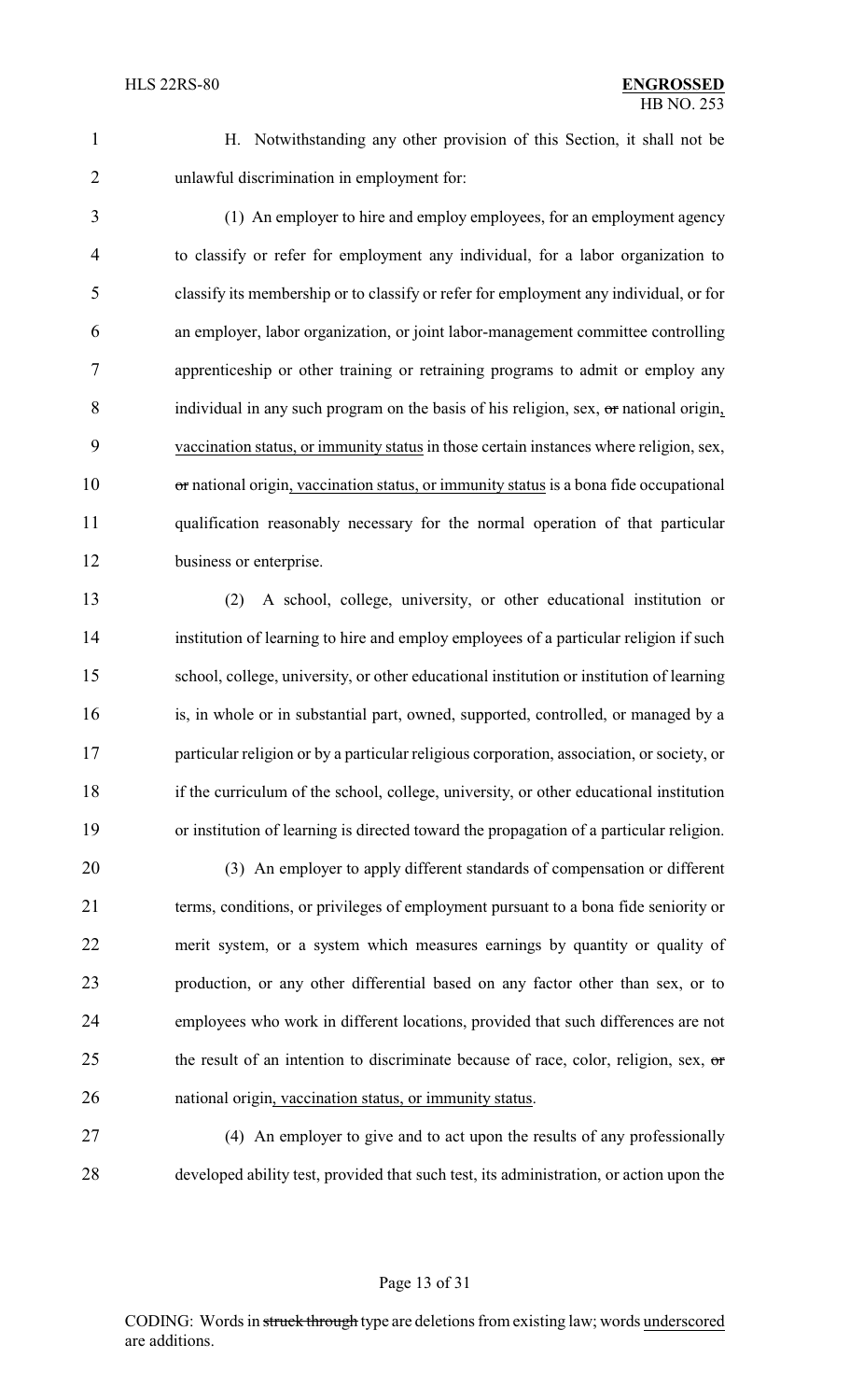| $\mathbf{1}$   | results is not designed, intended, or used to discriminate because of race, color,        |
|----------------|-------------------------------------------------------------------------------------------|
| $\overline{2}$ | religion, sex, or national origin, vaccination status, or immunity status.                |
| 3              | Section 5. R.S. 37:1025(B), 1360.23(H), 1360.82, and 2719 are hereby amended              |
| $\overline{4}$ | and reenacted to read as follows:                                                         |
| 5              | §1025. Qualifications of applicants to the drug administration course                     |
| 6              | *<br>$\ast$<br>$\ast$                                                                     |
| 7              | B. There will be no discrimination in selection of medication attendants for              |
| 8              | reason of race, color, creed, religion, disability, as defined in R.S. 51:2232, or        |
| 9              | national origin, or disability, vaccination status, or immunity status, as those terms    |
| 10             | are defined in R.S. 51:2232.                                                              |
| 11             | $\ast$<br>*<br>$\ast$                                                                     |
| 12             | §1360.23. Powers and duties of the board                                                  |
| 13             | $\ast$<br>$\ast$<br>∗                                                                     |
| 14             | Н.<br>The board shall ensure that applicants for the program shall not be                 |
| 15             | discriminated against due to race, color, creed, age, sex, disability, as defined in R.S. |
| 16             | 51.2232, or national origin, or disability, vaccination status, or immunity status, as    |
| 17             | those terms are defined in R.S. 51:2232                                                   |
| 18             | $\ast$<br>∗<br>∗                                                                          |
| 19             | §1360.82. Prohibition on discrimination                                                   |
| 20             | Except as provided in R.S. 37:1360.85, no direct practice shall decline to                |
| 21             | accept any person solely on account of race, religion, national origin, the presence      |
| 22             | of any sensory, mental, or physical disability, education, or economic status, or         |
| 23             | vaccination status or immunity status, as those terms are defined in R.S. 51:2232.        |
| 24             | $\ast$<br>$\ast$<br>∗                                                                     |
| 25             | §2719. Discrimination                                                                     |
| 26             | No license, certificate, or registration shall be denied any applicant based              |
| 27             | upon the applicant's race, religion, creed, national origin, sex, vaccination status or   |
| 28             | immunity status, as those terms are defined in R.S. 51:2232, or physical impairment       |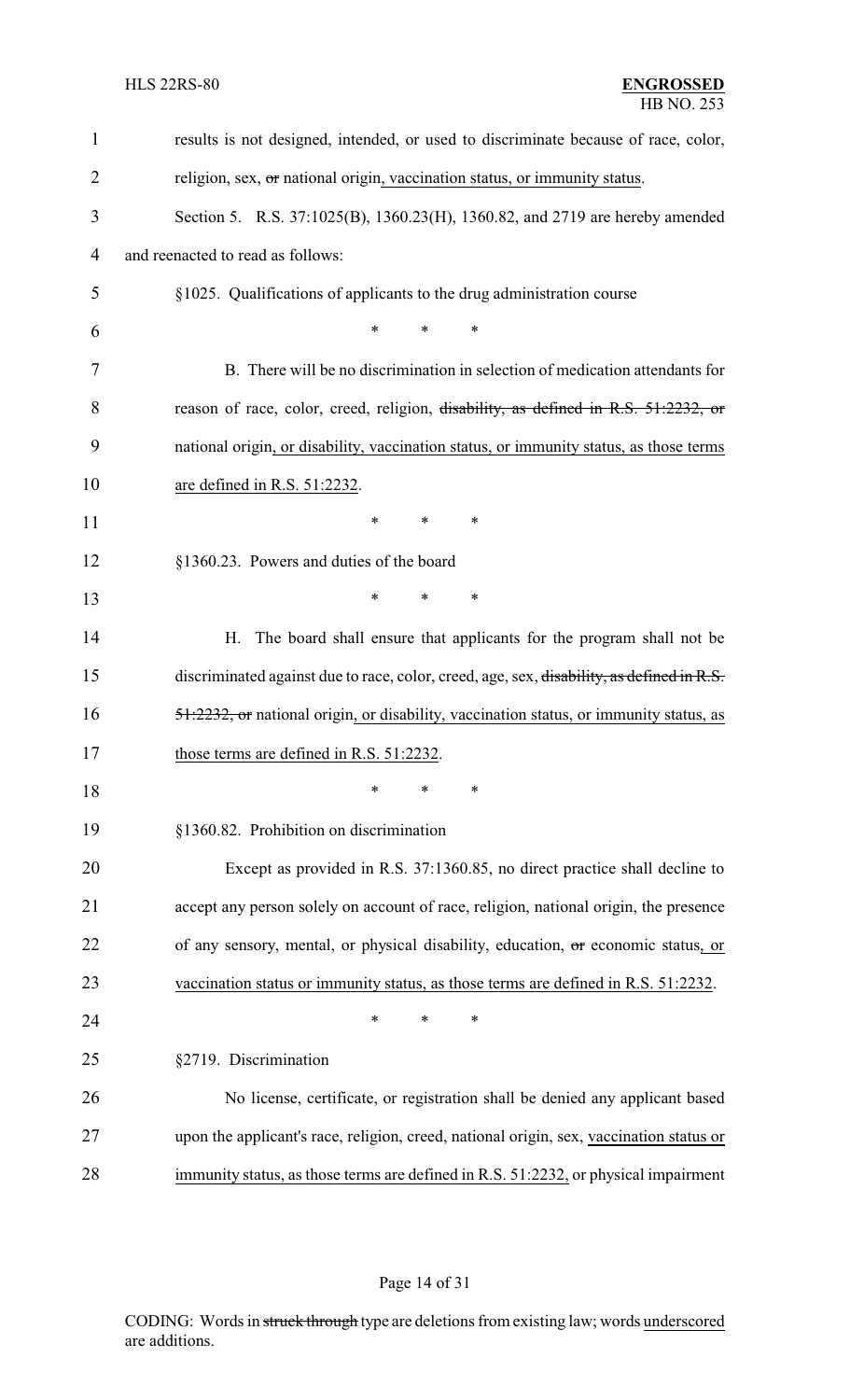| $\mathbf{1}$   | so long as the physical impairment does not interfere with the performance of           |
|----------------|-----------------------------------------------------------------------------------------|
| $\overline{2}$ | professional duties.                                                                    |
| 3              | Section 6. R.S. 38:2315 is hereby amended and reenacted to read as follows:             |
| $\overline{4}$ | §2315. Equal opportunity                                                                |
| 5              | Every person shall be guaranteed equal employment opportunities in the                  |
| 6              | selection of persons for professional services and such selection of persons for        |
| 7              | professional services and such selection shall not discriminate against any person      |
| 8              | because of race, religion, national ancestry, age, sex, or physical condition, or       |
| 9              | vaccination status or immunity status, as those terms are defined in R.S. 51:2232.      |
| 10             | If any person or persons violates the provisions of this section, they shall be subject |
| 11             | to the same penalties as provided in R.S. $38:2314(A)$ .                                |
| 12             | Section 7. R.S. 39:1411 is hereby amended and reenacted to read as follows:             |
| 13             | §1411. No state assistance for discriminatory programs                                  |
| 14             | No person in the State of Louisiana shall, on the ground of race, color,                |
| 15             | religion, or national origin, or vaccination status or immunity status, as those terms  |
| 16             | are defined in R.S. 51:2232, be excluded from participation in, be denied the benefits  |
| 17             | of, or be subjected to discrimination under any program or activity receiving state     |
| 18             | financial assistance.                                                                   |
| 19             | Section 8. R.S. 40:1133.1(C), 2113.4(A), 2113.6(A)(1) and (B), 2120.35(B)(5), and       |
| 20             | 2125(B) are hereby amended and reenacted and R.S. 40:2102(5) and (6) are hereby enacted |
| 21             | to read as follows:                                                                     |
| 22             | §1133.1. Emergency medical personnel training; licensure                                |
| 23             | $\ast$<br>∗<br>*                                                                        |
| 24             | C. The bureau shall affirmatively provide that there is no discrimination               |
| 25             | toward any individual in the licensure process on the basis of race, religion, creed,   |
| 26             | national origin, sex, or age, or vaccination status or immunity status, as those terms  |
| 27             | are defined in R.S. 51:2232.                                                            |
| 28             | ∗<br>∗<br>∗                                                                             |

# Page 15 of 31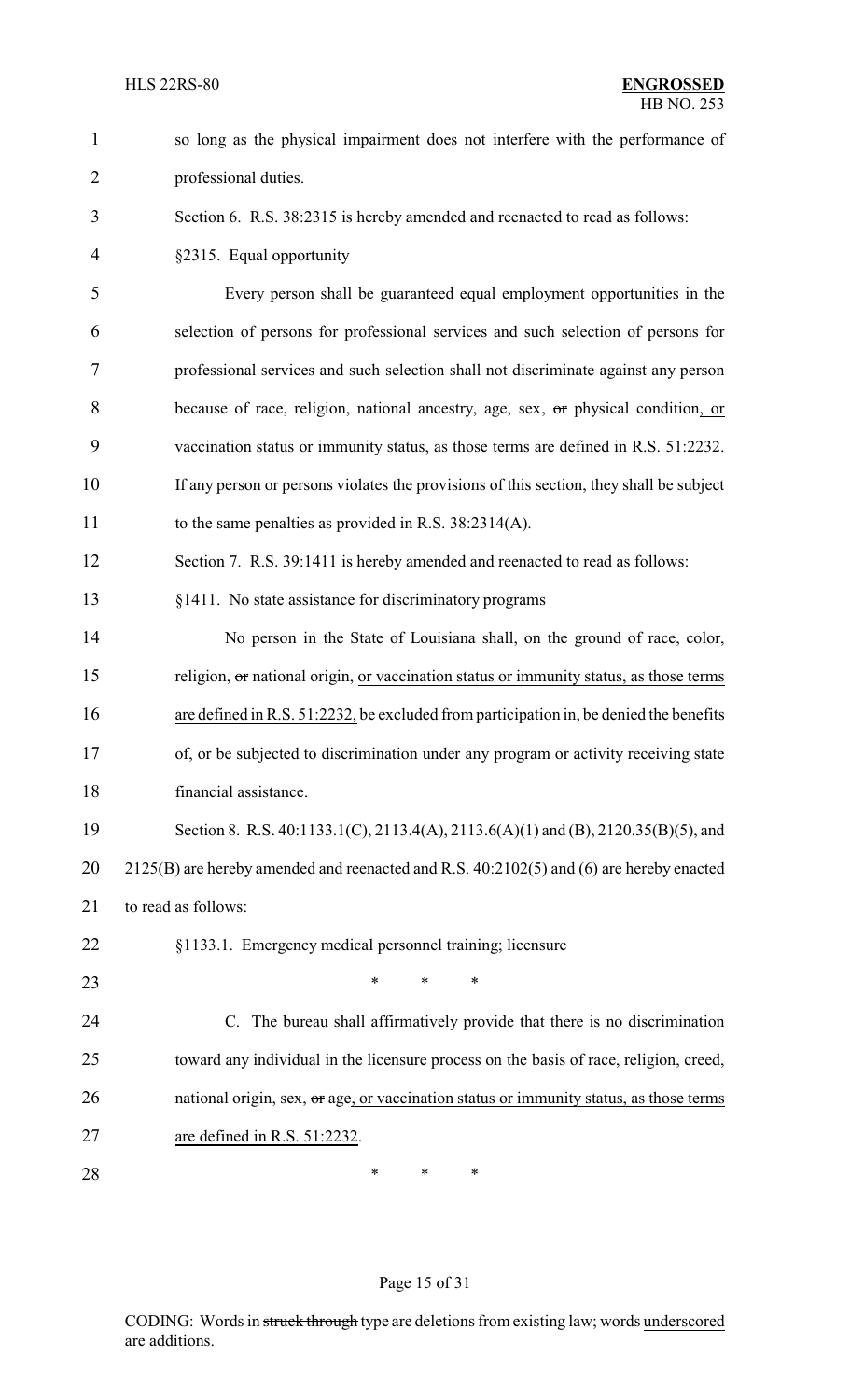| $\mathbf{1}$   | §2102. Definitions                                                                       |
|----------------|------------------------------------------------------------------------------------------|
| $\overline{2}$ | As used in this Part:                                                                    |
| 3              | $\ast$<br>*<br>*                                                                         |
| $\overline{4}$ | "Immunity status" shall have the same meaning as provided in R.S.<br>(5)                 |
| 5              | 51:2232.                                                                                 |
| 6              | "Vaccination status" shall have the same meaning as provided in R.S.<br>(6)              |
| 7              | <u>51:2232.</u>                                                                          |
| 8              | $\ast$<br>∗<br>*                                                                         |
| 9              | §2113.4. Duty to provide services; penalty                                               |
| 10             | A. Any general hospital licensed under this Part, which is owned or operated,            |
| 11             | or both, by a hospital service district, which benefits from being financed by the sale  |
| 12             | of bonds that are exempt from taxation as provided by Louisiana law, or which            |
| 13             | receives any other type of financial assistance from the state of Louisiana and which    |
| 14             | offers emergency room services to the public and is actually offering such services      |
| 15             | at the time, shall make its emergency services available to all persons residing in the  |
| 16             | territorial area of the hospital regardless of whether the person is covered by private, |
| 17             | federal Medicare or Medicaid, or other insurance. Each person shall receive these        |
| 18             | services free from discrimination based on race, religion, or national ancestry and      |
| 19             | from arbitrary, capricious, or unreasonable discrimination based on age, sex,            |
| 20             | vaccination status, immunity status, or physical condition and economic status.          |
| 21             | However, in no event shall emergency treatment be denied to anyone on account of         |
| 22             | inability to pay. Any such hospital found to be in violation of this Section shall not   |
| 23             | receive any client referrals from the Louisiana Department of Health.                    |
| 24             | $\ast$<br>*<br>*                                                                         |
| 25             | §2113.6.<br>Emergency diagnoses and services; denial for inability to pay;               |
| 26             | discriminatory practices                                                                 |
| 27             | A.(1) No officer, employee, or member of the medical staff of a hospital                 |
| 28             | licensed by the Louisiana Department of Health shall deny emergency services             |
| 29             | available at the hospital to a person diagnosed by a licensed physician as requiring     |

# Page 16 of 31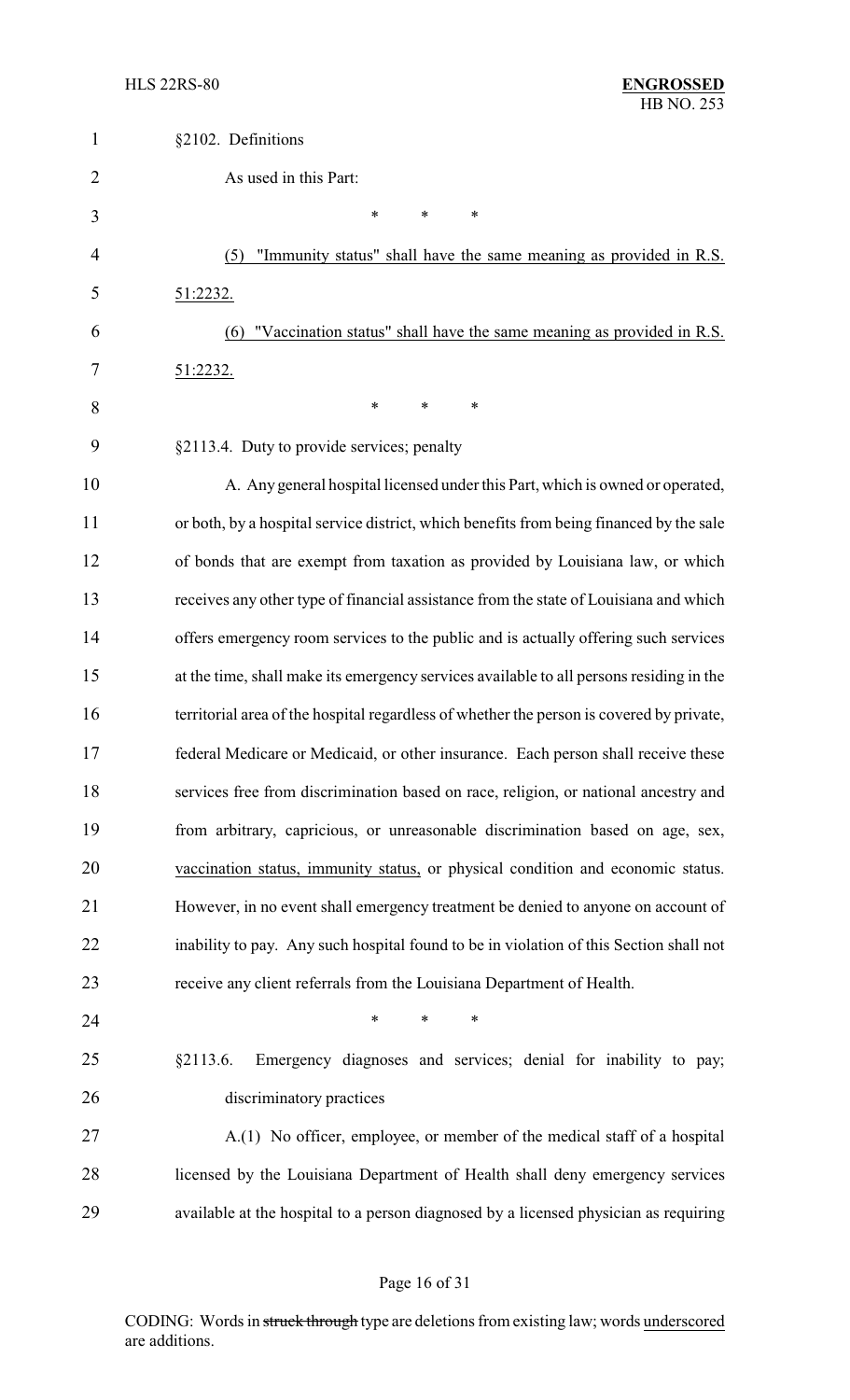| $\mathbf{1}$   | emergency services because the person is unable to establish his ability to pay for the  |
|----------------|------------------------------------------------------------------------------------------|
| $\overline{2}$ | services or because of race, religion, or national ancestry. In addition, the person     |
| 3              | needing the services shall not be subjected by any such person to arbitrary,             |
| 4              | capricious, or unreasonable discrimination based on age, sex, physical condition,        |
| 5              | vaccination status, immunity status, or economic status.                                 |
| 6              | $\ast$<br>*<br>*                                                                         |
| 7              | B. No officer, employee, or member of the medical staff of a hospital                    |
| 8              | licensed by the Louisiana Department of Health shall deny a person in need of            |
| 9              | emergency services access to diagnosis by a licensed physician on the staff of the       |
| 10             | hospital because the person is unable to establish his ability to pay for the services   |
| 11             | or because of race, religion, or national ancestry. In addition, the person needing the  |
| 12             | services shall not be subjected by any such person to arbitrary, capricious, or          |
| 13             | unreasonable discrimination based on age, sex, physical condition, vaccination           |
| 14             | status, immunity status, or economic status.                                             |
| 15             | $\ast$<br>*<br>*                                                                         |
| 16             | §2120.35. Rules, regulations, and standards for licenses                                 |
| 17             |                                                                                          |
| 18             | B. The department shall promulgate minimum standards for adult brain                     |
| 19             | injury facilities as defined in this Part which, at a minimum, shall:                    |
| 20             | $\ast$<br>*<br>*                                                                         |
| 21             | (5) Prohibit discrimination by brain injury facilities on the basis of race,             |
| 22             | color, creed, sex, disability, as defined in R.S. 51:2232, national origin, or ancestry, |
| 23             | or disability, vaccination status, or immunity status, as those terms are defined in     |
| 24             | <u>R.S. 51:2232.</u>                                                                     |
| 25             | ∗<br>∗<br>∗                                                                              |
| 26             | §2125. Age; continuation of assistance; discrimination                                   |
| 27             | *<br>∗<br>*                                                                              |
| 28             | B. Such assistance shall not be provided where an institution or provider                |
| 29             | discriminates against those seeking services provided herein on the basis of race,       |

Page 17 of 31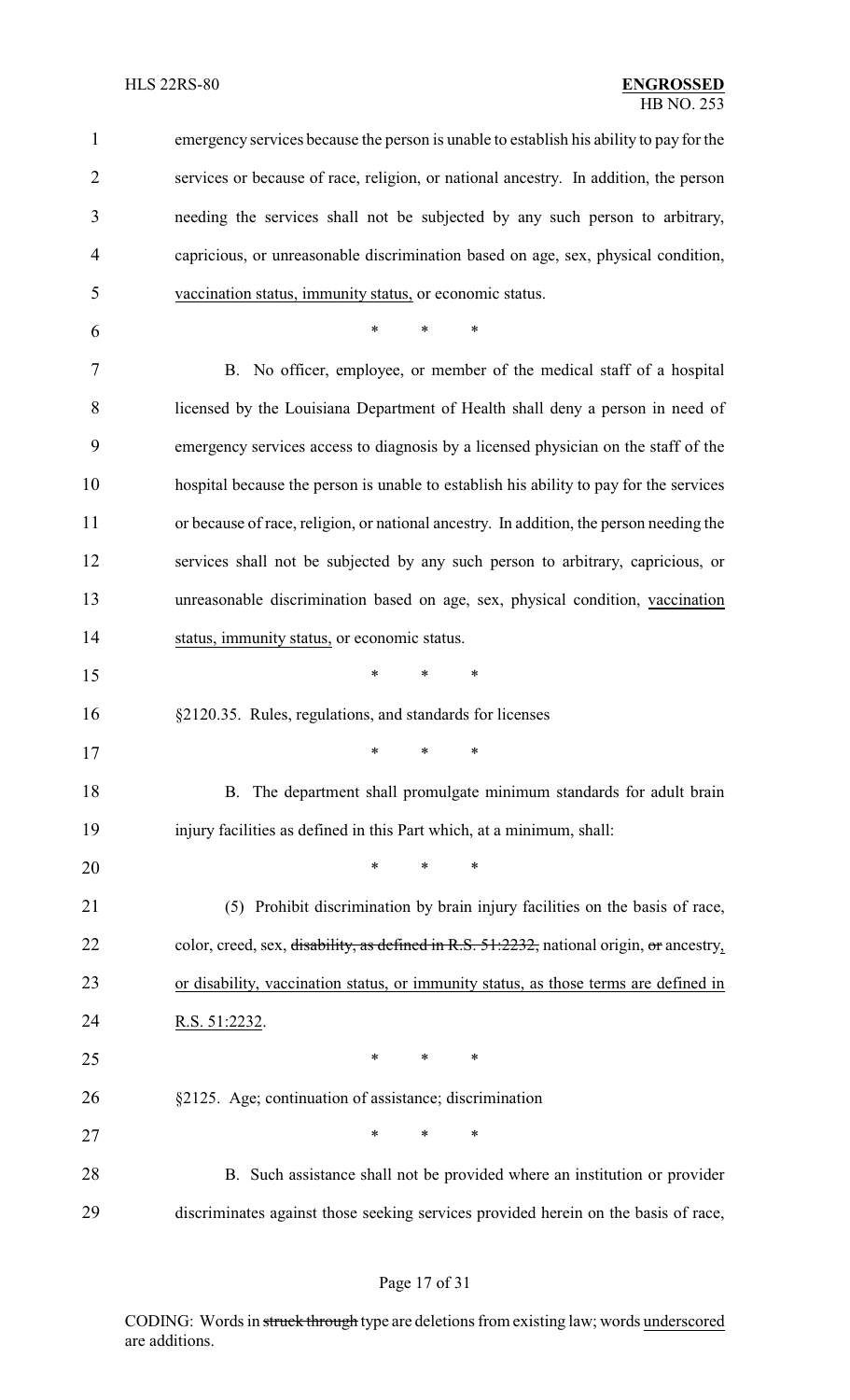| $\mathbf{1}$   | color, creed, disability, as defined in R.S. 51:2232, or national origin, or disability,    |
|----------------|---------------------------------------------------------------------------------------------|
| 2              | vaccination status, or immunity status, as those terms are defined in R.S. 51:2232.         |
| 3              | Section 9. R.S. 46:437.11(A), 1104, 1134, 1154, 1407(F), and 1995 are hereby                |
| $\overline{4}$ | amended and reenacted to read as follows:                                                   |
| 5              | §437.11. Provider agreements                                                                |
| 6              | A. The department shall make payments from medical assistance programs                      |
| 7              | funds for goods, services, or supplies rendered to recipients to any person who has         |
| 8              | a provider agreement in effect with the department, who is complying with all               |
| 9              | federal and state laws and rules pertaining to the medical assistance programs, and         |
| 10             | who agrees that no person shall be subjected to discrimination under the medical            |
| 11             | assistance programs because of race, creed, ethnic origin, sex, age, or physical            |
| 12             | condition, or vaccination status or immunity status, as those terms are defined in R.S.     |
| 13             | 51:2232.                                                                                    |
| 14             | *<br>∗<br>$\ast$                                                                            |
| 15             | §1104. Application consideration; evaluation                                                |
| 16             | It shall be the duty of the board of commissioners to receive, consider,                    |
| 17             | evaluate, and allow or disallow all applications for scholarships made by eligible          |
| 18             | applicants. The board of commissioners shall make careful and full investigation of         |
| 19             | the ability and qualifications of each applicant. The board of commissioners shall          |
| 20             | provide that an affirmative action program for the selection of recipients be               |
| 21             | established which shall include that no discrimination occur on the basis of race,          |
| 22             | creed, sex, age, $\sigma$ ethnic origin, or vaccination status or immunity status, as those |
| 23             | terms are defined in R.S. 51:2232. The board of commissioners shall establish and           |
| 24             | publish rules on the selection process of the recipient which shall preclude the            |
| 25             | appearance of and the possibility of nepotism. The board of commissioners shall             |
| 26             | notify each applicant selected to receive a scholarship of his selection and shall also     |
| 27             | notify the dean of the medical school to which the recipient has been admitted or in        |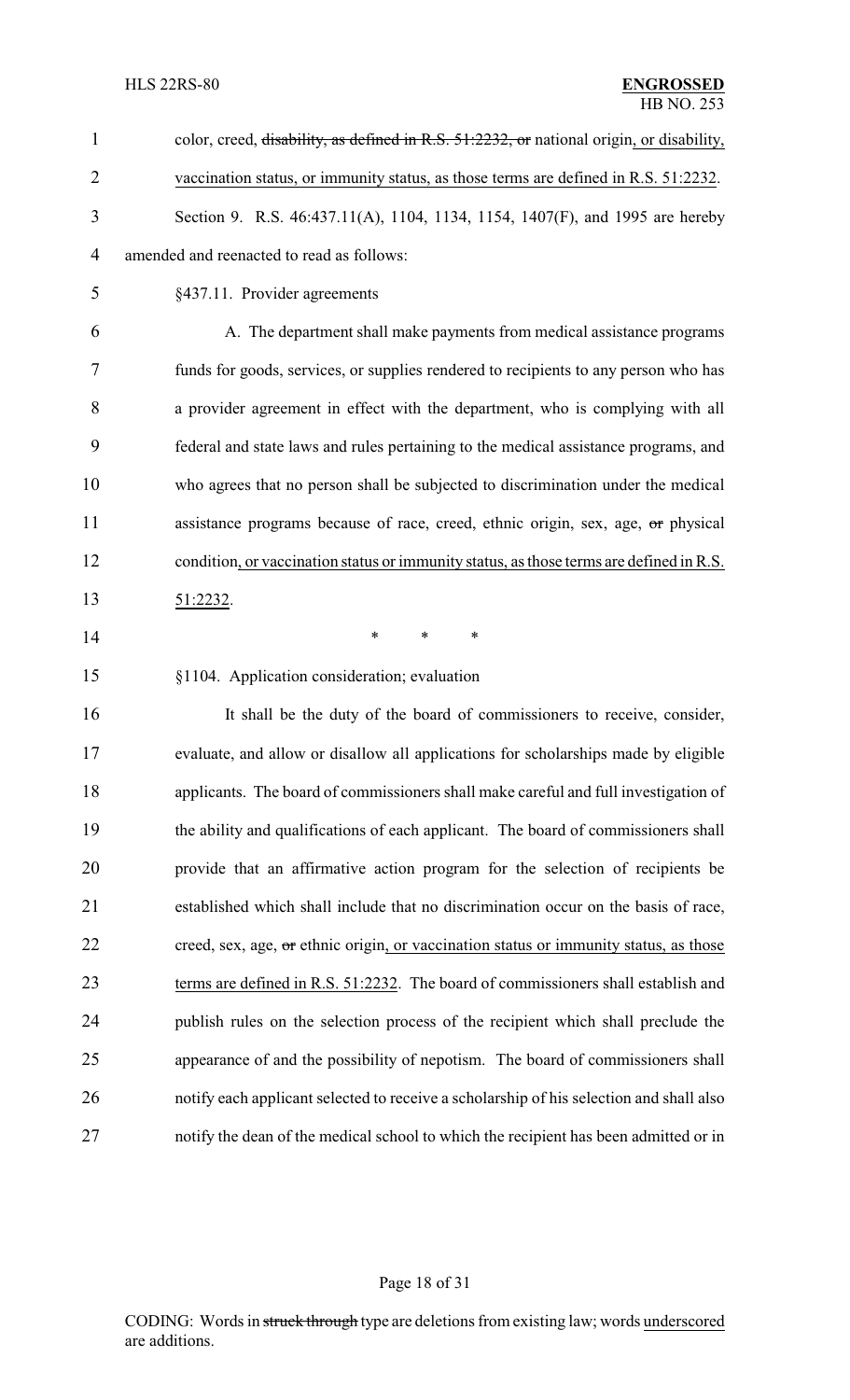which he is engaged in study, or the chief administrator of any internship or residency program in which the applicant is engaged.

\* \* \*

§1134. Application consideration; evaluation

 It shall be the duty of the board of commissioners to receive, consider, evaluate, and allow or disallow all applications for scholarships made by eligible applicants. The board of commissioners shall make careful and full investigation of the ability and qualifications of each applicant. The board of commissioners shall provide that an affirmative action program for the selection of recipients be established which shall include that no discrimination occur on the basis of race, 11 creed, sex, age, or ethnic origin, or vaccination status or immunity status, as those terms are defined in R.S. 51:2232. The board of commissioners shall establish and publish rules on the selection process of the recipient which shall preclude the 14 appearance of and the possibility of nepotism. The board of commissioners shall notify each applicant selected to receive a scholarship of his selection and shall also notify the dean of the nursing school or office of financial assistance at the school 17 where the student is registered.

\* \* \*

§1154. Application consideration; evaluation

 The board shall receive, consider, evaluate, and allow or disallow all applications for scholarships made by eligible applicants. The board shall make careful and full investigation of the ability and qualifications of each applicant. The board shall ensure that no discrimination occurs on the basis of race, creed, sex, age, 24 or ethnic origin, or vaccination status or immunity status, as those terms are defined in R.S. 51:2232. The board shall establish and publish rules on the selection process of the recipient which shall preclude the appearance of and the possibility of nepotism. The board shall notify each applicant selected to receive a scholarship of

#### Page 19 of 31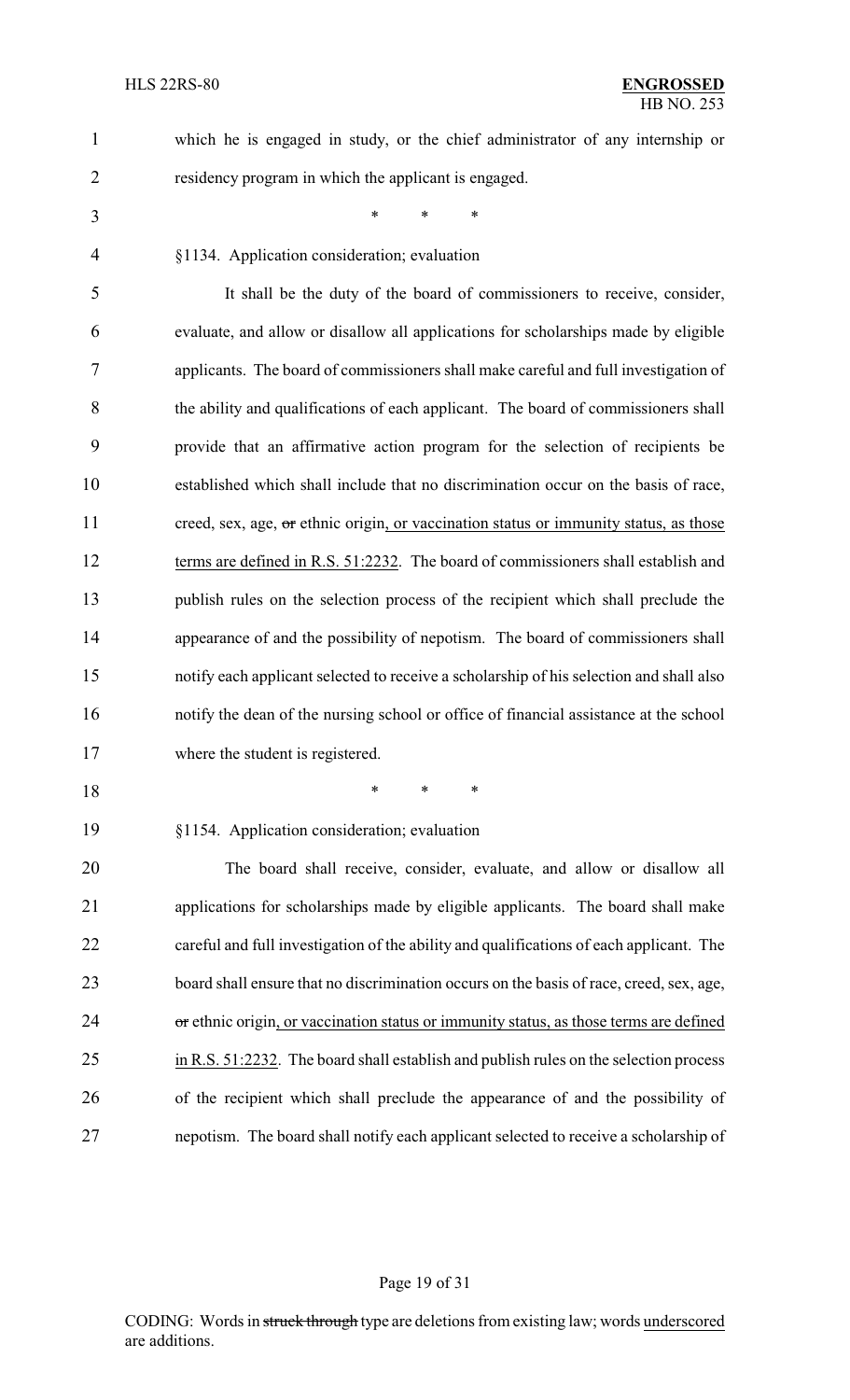| $\mathbf{1}$   | his selection and shall also notify the dean of the school or office of financial         |
|----------------|-------------------------------------------------------------------------------------------|
| 2              | assistance at the school where the student is registered.                                 |
| 3              | $\ast$<br>*                                                                               |
| $\overline{4}$ | §1407. Rules, regulations, and standards for licenses                                     |
| 5              | *<br>∗                                                                                    |
| 6              | F. Discrimination by specialized providers and child-placing agencies on the              |
| 7              | basis of race, color, creed, sex, national origin, disability as defined by R.S. 51:2232, |
| 8              | ancestry, or whether the child is being breastfed, or disability, vaccination status, or  |
| 9              | immunity status, as those terms are defined in R.S. 51:2232 is prohibited. However,       |
| 10             | this shall not restrict the hiring or admission policies of a church or religious         |
| 11             | organization, which may give preference in hiring or admission to members of the          |
| 12             | church or denomination.                                                                   |
| 13             | ∗<br>*<br>∗                                                                               |
| 14             | §1995. Nondiscrimination                                                                  |
| 15             | No citizen of this state shall on the ground of sex, age, race, color, religion,          |
| 16             | or national origin, or vaccination status or immunity status, as those terms are          |
| 17             | defined in R.S. 51:2232, be excluded from participating in, be denied the benefits of,    |
| 18             | or be subjected to discrimination under, any program or activity funded in whole or       |
| 19             | in part with funds made available under this Chapter.                                     |
| 20             | Section 10. R.S. 47:37(C) and 287.755(C) are hereby amended and reenacted to read         |
| 21             | as follows:                                                                               |
| 22             | §37. Tax credit for contributions to educational institutions                             |
| 23             | $\ast$<br>∗<br>∗                                                                          |
| 24             | C. There shall be allowed a credit against the tax liability due under the                |
| 25             | income tax for donations, contributions, or sales below cost of tangible movable          |
| 26             | property made to educational institutions in the state of Louisiana. The credit           |
| 27             | allowed by this Section shall be computed at the rate of twenty-nine percent of such      |
| 28             | property's value, as defined herein, or, in the case of a sale below cost, twenty-nine    |
| 29             | percent of the difference between the price received for the tangible movable             |

# Page 20 of 31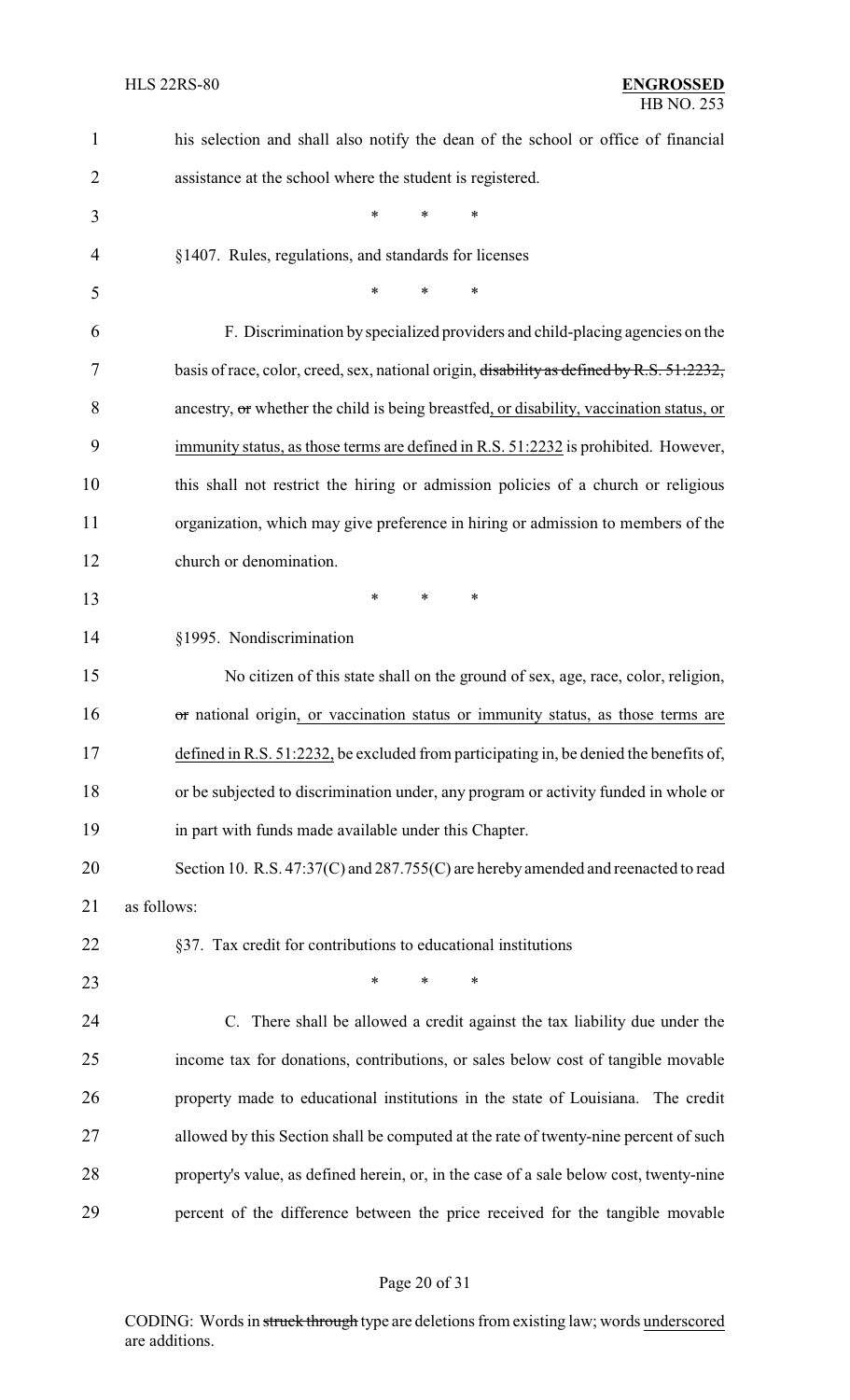| $\mathbf{1}$   | property by the taxpayer and the value of the property as defined herein. The credit     |
|----------------|------------------------------------------------------------------------------------------|
| $\overline{2}$ | shall be limited to the total of the tax liability for the taxable year for which it is  |
| 3              | being claimed and shall be in lieu of the deductions from gross income provided for      |
| $\overline{4}$ | in R.S. 47:57. The credit shall not be allowed if the taxpayer arbitrarily,              |
| 5              | capriciously, or unreasonably discriminates against any person because of race,          |
| 6              | religion, ideas, beliefs, or affiliations, or vaccination status or immunity status, as  |
| 7              | those terms are defined in R.S. 51:2232.                                                 |
| 8              | *<br>*<br>*                                                                              |
| 9              | §287.755. Tax credit for contributions to educational institutions                       |
| 10             | $\ast$<br>$\ast$<br>$\ast$                                                               |
| 11             | C. There shall be allowed a credit against the tax liability due under the               |
| 12             | income tax for donations, contributions, or sales below cost of tangible movable         |
| 13             | property made to educational institutions in the state of Louisiana. The credit          |
| 14             | allowed by this Section shall be computed at the rate of twenty-nine percent of such     |
| 15             | property's value, as defined herein, or, in the case of a sale below cost, twenty-nine   |
| 16             | percent of the difference between the price received for the tangible movable            |
| 17             | property by the taxpayer and the value of the property as defined herein. The credit     |
| 18             | shall be limited to the total of the tax liability for the taxable year for which it is  |
| 19             | being claimed and shall be in lieu of the deductions from gross income provided for      |
| 20             | The credit shall not be allowed if the taxpayer arbitrarily,<br>in R.S. 47:57.           |
| 21             | capriciously, or unreasonably discriminates against any person because of race,          |
| 22             | religion, ideas, beliefs, or affiliations, or vaccination status or immunity status, as  |
| 23             | those terms are defined in R.S. 51:2232.                                                 |
| 24             | ∗<br>∗<br>∗                                                                              |
| 25             | Section 11. R.S. $49:145$ , $146(A)(1)$ , and 673 are hereby amended and reenacted to    |
| 26             | read as follows:                                                                         |
| 27             | §145. Use of public buildings; discrimination                                            |
| 28             | No person shall be denied access to any public meeting in any public building            |
| 29             | or facility used or owned by the state or any political subdivision of the state because |
|                |                                                                                          |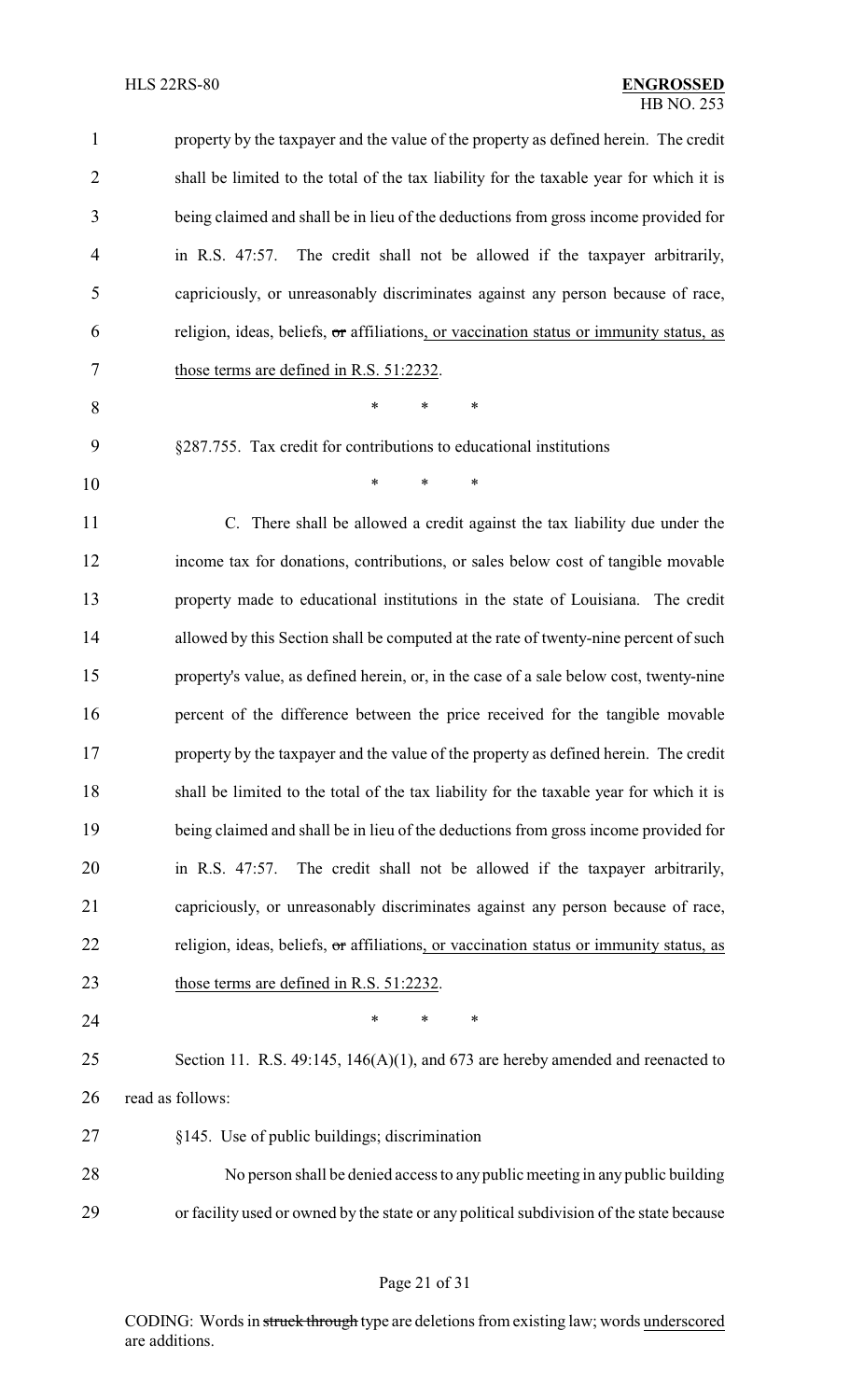| $\mathbf{1}$   | of race, color, creed, or physical or mental disability, or vaccination status or           |
|----------------|---------------------------------------------------------------------------------------------|
| $\overline{2}$ | immunity status, as those terms are defined in R.S. 51:2232. For purposes of this           |
| 3              | Section, a public meeting is a meeting which is advertised as being open to the             |
| 4              | general public.                                                                             |
| 5              | §146. Facilities to which public invited; discrimination                                    |
| 6              | A.(1) In access to public areas, public accommodations, and public facilities,              |
| 7              | every person shall be free from discrimination based on race, religion, or national         |
| 8              | ancestry and from arbitrary, capricious, or unreasonable discrimination based on age,       |
| 9              | sex, or physical or mental disability, or vaccination status or immunity status, as         |
| 10             | those terms are defined in R.S. 51:2232.                                                    |
| 11             | $\ast$<br>*<br>*                                                                            |
| 12             | §673. Discrimination prohibited                                                             |
| 13             | Unless existing federal guidelines and requirements of a federal block grant                |
| 14             | provide for such, any executive agencies which receive federal block grant funds            |
| 15             | shall prepare a plan for the expenditure of the funds which prohibits discrimination        |
| 16             | on the basis of race, sex, religion, and age, and vaccination status or immunity status,    |
| 17             | as those terms are defined in R.S. 51:2232, and ensures respect for the civil rights of     |
| 18             | program recipients. They shall present such plan, prior to implementation, at public        |
| 19             | hearings to be held at a location in each of the public service commission districts        |
| 20             | of the state and shall adopt such plan in accordance with the provisions of Chapter         |
| 21             | 13 of Title 49 of the Louisiana Revised Statutes of 1950.                                   |
| 22             | Section 12. R.S. 51:2231(A), 2232(5), 2235(16)(a), 2236(A), 2237(2), 2247, 2248,            |
| 23             | $2254(1)$ and $(2)$ , $2255(A)$ (introductory paragraph), and $2608$ are hereby amended and |
| 24             | reenacted and R.S. 51:2232(11) and (12) and 2603(13) and (14) are hereby enacted to read    |
| 25             | as follows:                                                                                 |
| 26             | §2231. Statement of purpose; limitation on prohibitions against discrimination              |
| 27             | because of age                                                                              |
| $28\,$         | A. It is the purpose and intent of the legislature by this enactment to provide             |
| 29             | for execution within Louisiana of the policies embodied in the Federal Civil Rights         |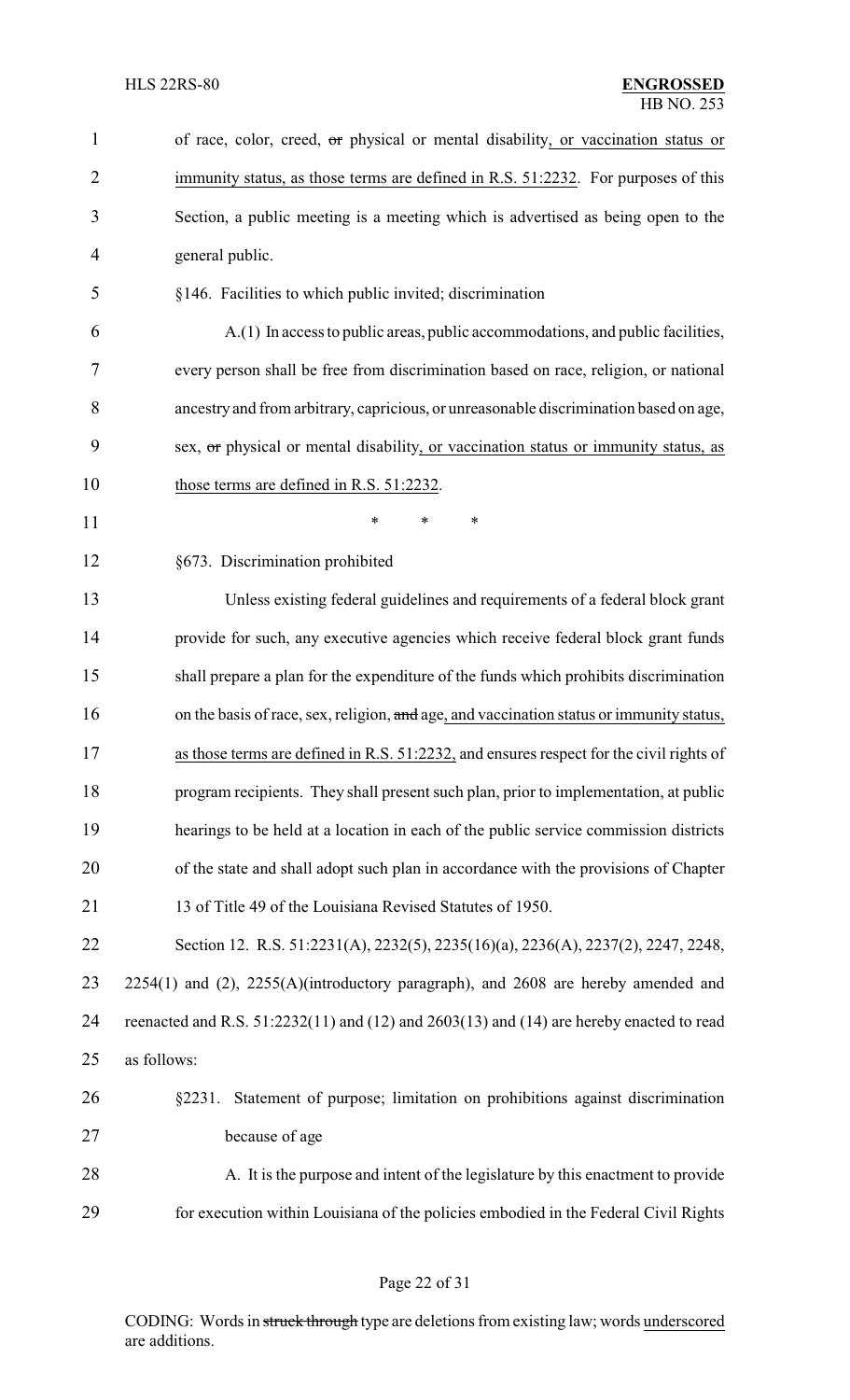| 1              | Act of 1964, 1968, and 1972 and the Age Discrimination in Employment Act of                 |
|----------------|---------------------------------------------------------------------------------------------|
| $\overline{2}$ | 1967, as amended; and to assure that Louisiana has appropriate legislation                  |
| 3              | prohibiting discrimination in public accommodations sufficient to justify the deferral      |
| $\overline{4}$ | of cases by the federal Equal Employment Opportunity Commission, the secretary              |
| 5              | of the Louisiana Workforce Commission, and the Department of Justice under those            |
| 6              | statutes; to safeguard all individuals within the state from discrimination because of      |
| 7              | race, creed, color, religion, sex, age, disability, or national origin, vaccination status, |
| 8              | or immunity status in connection with employment and in connection with public              |
| 9              | accommodations; to protect their interest in personal dignity and freedom from              |
| 10             | humiliation; to make available to the state their full productive capacities in             |
| 11             | employment; to secure the state against domestic strife and unrest which would              |
| 12             | menace its democratic institutions; to preserve the public safety, health, and general      |
| 13             | welfare; and to further the interest, rights, and privileges within the state.              |
| 14             | $\ast$<br>$\ast$<br>∗                                                                       |
| 15             | §2232. Definitions                                                                          |
| 16             | As used in this Chapter:                                                                    |
| 17             |                                                                                             |
| 18             | (5) "Discriminatory practice in connection with public accommodations"                      |
| 19             | means any direct or indirect act or practice of exclusion, distinction, restriction,        |
| 20             | segregation, limitation, refusal, denial, or any other act or practice of differentiation   |
| 21             | or preference in the treatment of a person or persons because of race, creed, color,        |
| 22             | religion, sex, age, disability, or national origin, vaccination status, or immunity         |
| 23             | status.                                                                                     |
| 24             | ∗<br>∗<br>∗                                                                                 |
| 25             | (11) "Immunity status" means whether or not a person has immunity to an                     |
| 26             | infection or disease.                                                                       |
| 27             | (12) "Vaccination status" means a person's status with respect to having been               |
| 28             | vaccinated.                                                                                 |
| 29             | $\ast$<br>∗<br>∗                                                                            |

# Page 23 of 31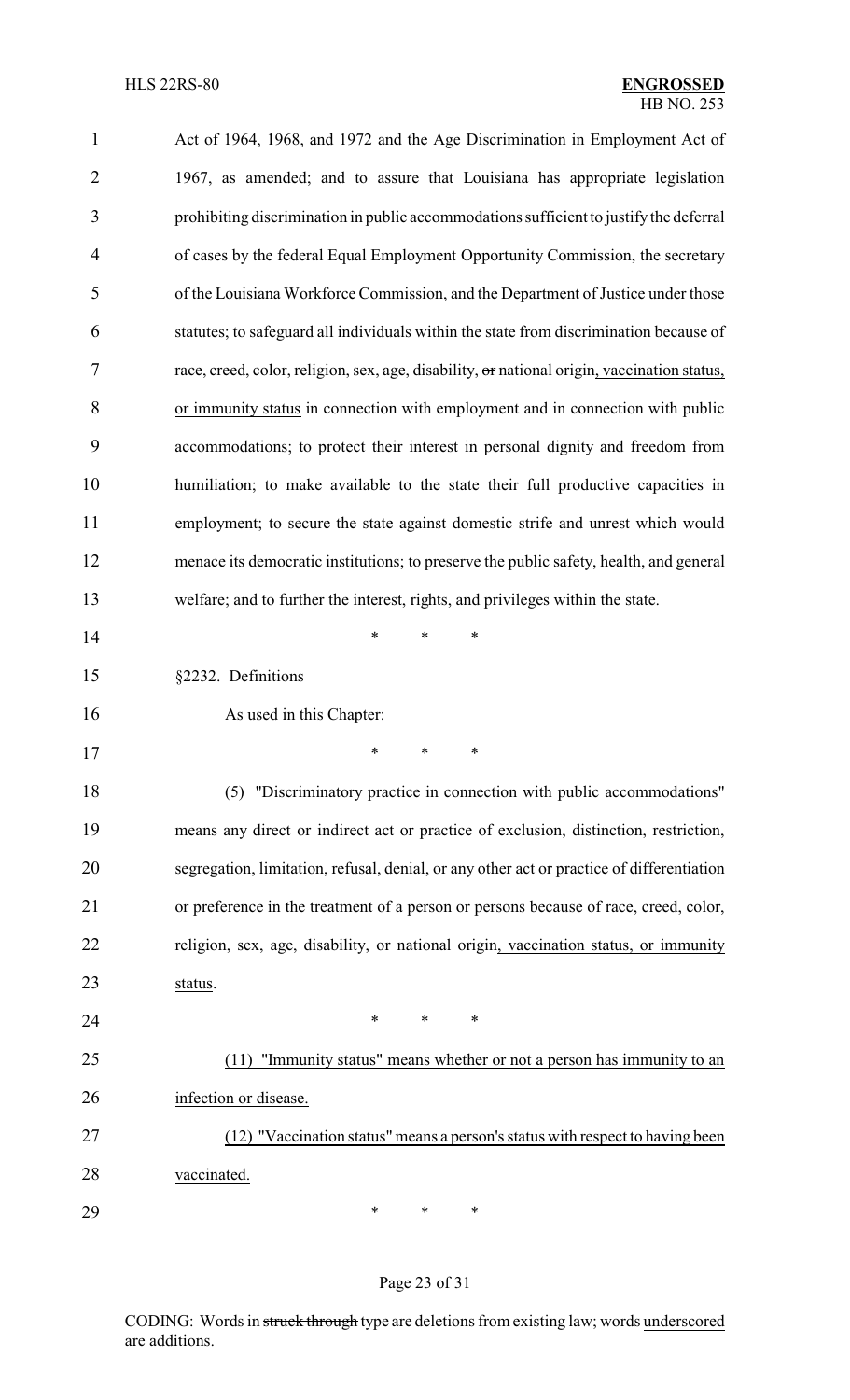| $\mathbf{1}$   | §2235. Powers and duties of commission                                                       |
|----------------|----------------------------------------------------------------------------------------------|
| $\overline{2}$ | In the enforcement of this Chapter or of Chapter 3-A of Title 23 of the                      |
| 3              | Louisiana Revised Statutes of 1950, or R.S. 23:664, the commission shall have the            |
| $\overline{4}$ | following powers and duties:                                                                 |
| 5              | $\ast$<br>∗<br>∗                                                                             |
| 6              | (16) To create local or statewide advisory committees that in its judgment                   |
| 7              | will aid in effectuating the purposes of this Chapter. Members of such committees            |
| 8              | shall serve without pay but shall be reimbursed for expenses incurred in such service.       |
| 9              | The commission may make provision for technical and clerical assistance to the               |
| 10             | committees. The commission may empower these committees:                                     |
| 11             | (a) To study and report on problems of discrimination because of race, creed,                |
| 12             | color, religion, sex, age, disability, or national origin, vaccination status, or immunity   |
| 13             | status.                                                                                      |
| 14             | *<br>$\ast$<br>$\ast$                                                                        |
| 15             | §2236. Parishes and municipalities may prohibit discrimination                               |
| 16             | A. Parishes and municipalities may adopt and enforce ordinances, orders,                     |
| 17             | and resolutions prohibiting all forms of discrimination, including discrimination on         |
| 18             | the basis of race, creed, color, religion, national origin, sex, disability, $\sigma$ r age, |
| 19             | vaccination status, or immunity status, and to prescribe penalties for violations            |
| 20             | thereof, such penalties being in addition to the remedial orders and enforcement             |
| 21             | herein authorized.                                                                           |
| 22             | *<br>∗<br>∗                                                                                  |
| 23             | §2237. Local human rights commissions                                                        |
| 24             | Any parish or municipality, or one or more parishes and municipalities acting                |
| 25             | jointly, may create a human rights commission, hereinafter referred to as a "local           |
| 26             | commission":                                                                                 |
| 27             | ∗<br>∗<br>∗                                                                                  |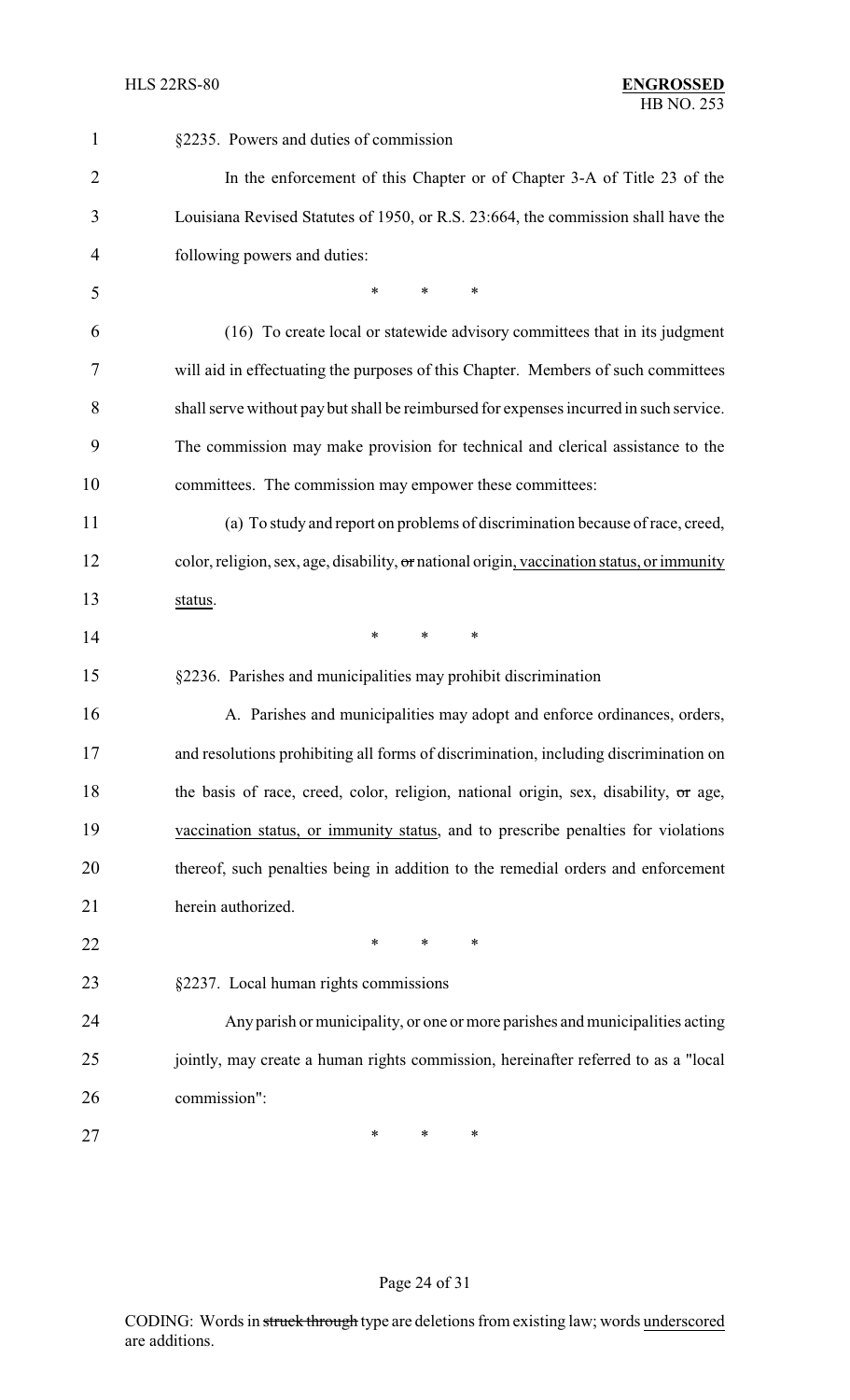| 1              | (2) To safeguard all individuals within its jurisdiction from discrimination              |
|----------------|-------------------------------------------------------------------------------------------|
| $\overline{2}$ | because of race, creed, color, religion, national origin, sex, disability, or age,        |
| 3              | vaccination status, or immunity status.                                                   |
| $\overline{4}$ | *<br>*<br>∗                                                                               |
| 5              | §2247. Public accommodations, resorts, amusements; discriminatory practices               |
| 6              | prohibited                                                                                |
| 7              | Except as otherwise provided in this Chapter, it is a discriminatory practice             |
| 8              | for a person to deny an individual the full and equal enjoyment of the goods,             |
| 9              | services, facilities, privileges, advantages, and accommodations of a place of public     |
| 10             | accommodation, resort, or amusement, as defined in this Chapter, on the grounds of        |
| 11             | race, creed, color, religion, sex, age, disability, as defined in R.S. 51:2232, or        |
| 12             | national origin, vaccination status, or immunity status.                                  |
| 13             | *<br>*<br>*                                                                               |
| 14             | §2248. Advertisement of accommodations, goods, services                                   |
| 15             | It shall be an unlawful practice for a person, directly or indirectly, to publish,        |
| 16             | circulate, issue, display, mail, or cause to be published, circulated, issued, displayed, |
| 17             | or mailed, a written, printed, oral, or visual communication, notice, or advertisement    |
| 18             | which indicates that the goods, services, facilities, privileges, advantages, and         |
| 19             | accommodations of a place of public accommodation, resort, or amusement shall be          |
| 20             | refused, withheld from, or denied an individual on account of his race, color,            |
| 21             | religion, disability, as defined in R.S. 51:2232, or national origin, vaccination status, |
| 22             | or immunity status or that the patronage of or presence at a place of public              |
| 23             | accommodations, resort, or amusement of an individual on account of his race, color,      |
| 24             | religion, disability, as defined in R.S. 51:2232, or national origin, vaccination status, |
| 25             | or immunity status is objectionable, unwelcome, unacceptable, or undesirable.             |
| 26             | §2254. Unlawful financial practices                                                       |
| 27             | It shall be an unlawful practice for a financial institution or an individual             |
| 28             | employed by or acting on behalf of a financial institution:                               |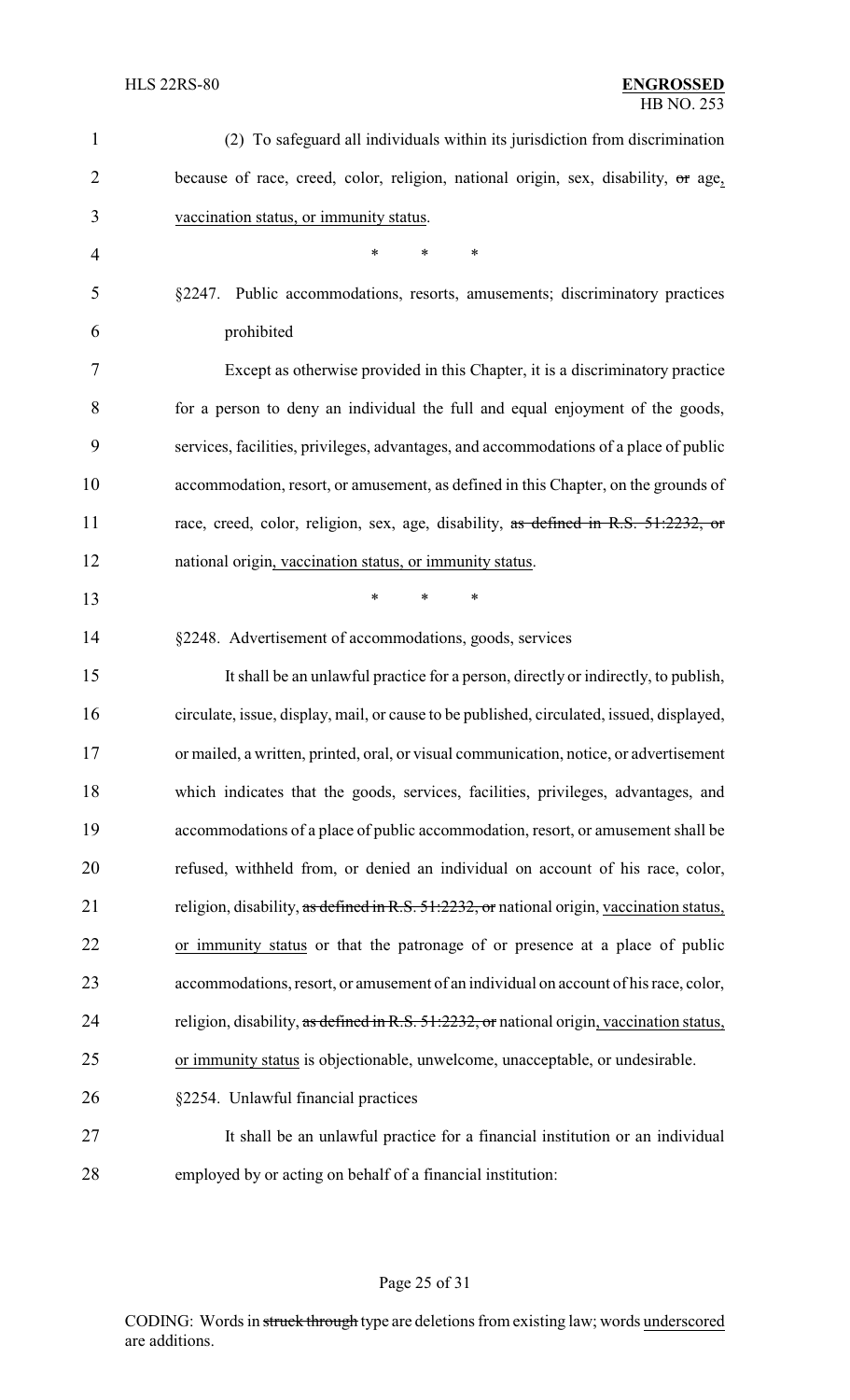| $\mathbf{1}$   | (1) To discriminate against an individual because of the race, creed, color,              |
|----------------|-------------------------------------------------------------------------------------------|
| $\overline{2}$ | religion, national origin, sex, disability, as defined in R.S. 51:2232, or age,           |
| 3              | vaccination status, or immunity status of the individual or the present or prospective    |
| $\overline{4}$ | owner, tenant, or occupant of the immovable property or of a member, stockholder,         |
| 5              | director, officer, employee, or representative of any of these, in the granting,          |
| 6              | withholding, extending, modifying, or renewing of rates, terms, conditions,               |
| 7              | privileges, or other provisions of financial assistance or in the extension of services   |
| 8              | in connection therewith.                                                                  |
| 9              | (2) To use a form of application for financial assistance or to make or keep              |
| 10             | a record or inquiry in connection with applications for financial assistance which        |
| 11             | indicates directly or indirectly a limitation, specification, or discrimination, as to    |
| 12             | race, creed, color, religion, disability, as defined in R.S. 51:2232, or national origin, |
| 13             | vaccination status, or immunity status or an intent to make such a limitation,            |
| 14             | specification, or discrimination.                                                         |
| 15             | $\ast$<br>*<br>∗                                                                          |
| 16             | §2255. Unlawful practices in connection with credit transactions; exceptions              |
| 17             | A. It shall be an unlawful practice for any person, whether acting for himself            |
| 18             | or another, in connection with any credit transaction because of race, creed, color,      |
| 19             | religion, national origin, disability, as defined in R.S. 51:2232, or sex, vaccination    |
| 20             | status, or immunity status:                                                               |
| 21             | ∗<br>*<br>*                                                                               |
| 22             | §2603. Definitions                                                                        |
| 23             | As used in this Chapter:                                                                  |
| 24             | *<br>∗<br>∗                                                                               |
| 25             | "Immunity status" shall have the same meaning as provided in R.S.<br>(13)                 |
| 26             | 51:2232.                                                                                  |
| 27             | "Vaccination status" shall have the same meaning as provided in R.S.<br>(14)              |
| 28             | <u>51:2232.</u>                                                                           |
| 29             | ∗<br>∗<br>*                                                                               |

# Page 26 of 31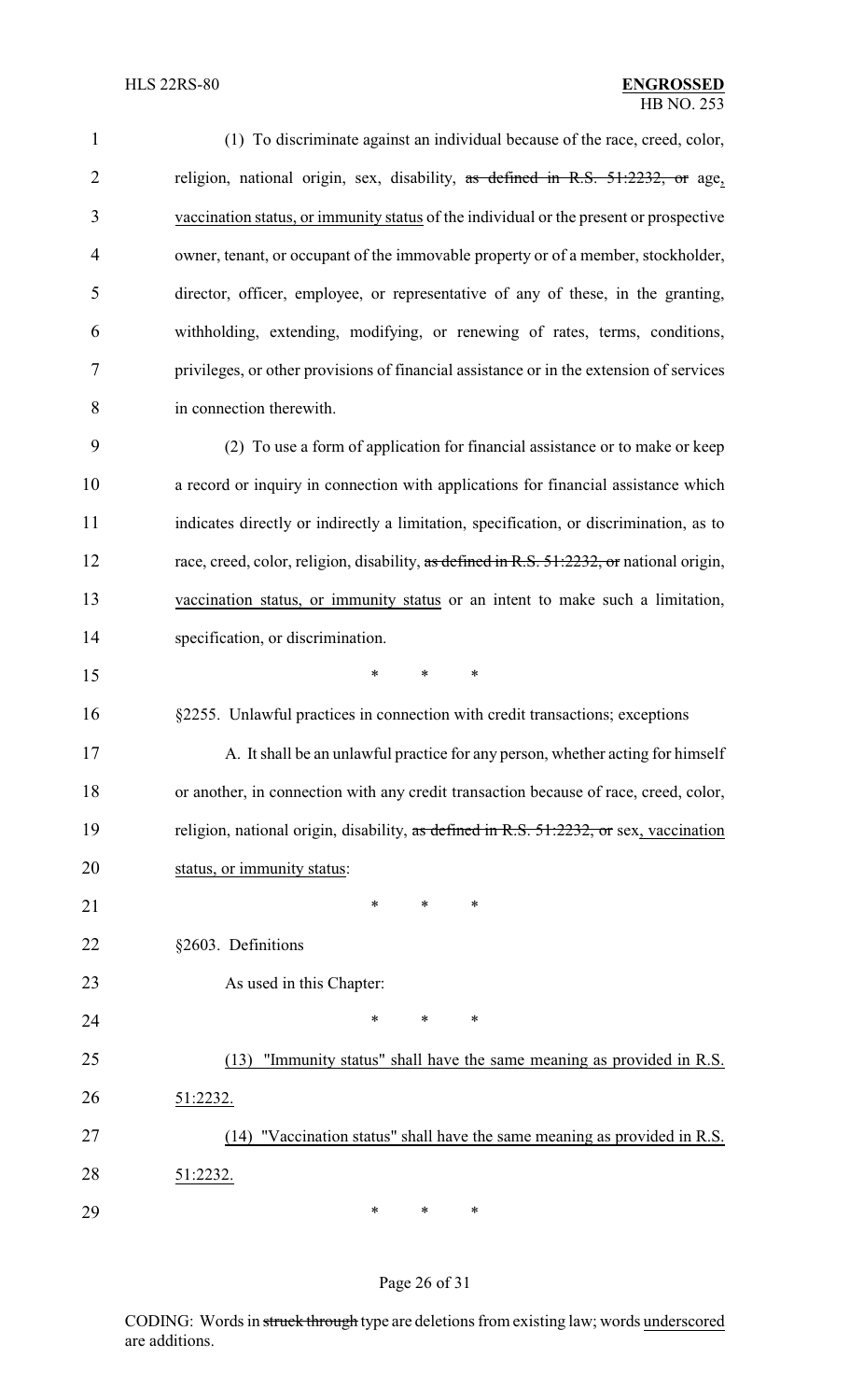1 §2608. Discrimination in provision of brokerage services

 It is unlawful to deny any person access to or membership or participation in any multiple-listing service, real estate brokers' organization or other service, organization, or facility relating to the business of selling or renting dwellings, or to discriminate against him in the terms or conditions of such access, membership, or participation, on account of race, color, religion, sex, disability, familial status,  $\sigma$  national origin, vaccination status, or immunity status. Section 13. The Louisiana State Law Institute is hereby authorized and directed to arrange in alphabetical order and renumber the definitions provided in R.S. 23:302, R.S.

10 40:2102, and R.S. 51:2232 and 2603.

### DIGEST

The digest printed below was prepared by House Legislative Services. It constitutes no part of the legislative instrument. The keyword, one-liner, abstract, and digest do not constitute part of the law or proof or indicia of legislative intent. [R.S. 1:13(B) and 24:177(E)]

HB 253 Engrossed 2022 Regular Session Edmonston

**Abstract:** Prohibits discrimination on the grounds of a person's immunity status or vaccination status in all contexts in which discrimination is prohibited in present law.

Present law (R.S. 9:3583) provides that it shall be unlawful for any extender of credit to refuse to extend credit to any major or emancipated minor solely because of that person's race, color, religion, national origin, sex, or marital status.

Present law (R.S. 17:7) provides that the award criteria established by the State Board of Elementary and Secondary Education (BESE) for an annual math, science, and speech and debate competition financial assistance awards program for eligible teams and individuals from public and board-approved nonpublic secondary schools representing the state of La. at regional or national competitions shall not discriminate against any student on the basis of race, sex, religious belief, or school attendance at an approved nonpublic school.

Present law (R.S. 17:46 and 1187) provides that a waiver of provisions related to the granting of sabbatical leave shall not favor or discriminate against any employee or applicant because of his job description, age, race, or sex.

Present law (R.S. 17:100.5) provides that students selected for enrollment in alternative schools from an eligibility list shall be selected from volunteers, provided that there shall be no racial, sexual, or ethnic discrimination in either the compilation of the eligibility list or in the operation of the school.

Present law (R.S. 17:111) provides that no person shall be refused admission into or be excluded from any public school in this state on account of race, creed, color, disability, or national origin.

Present law (R.S. 17:158) provides that each city, parish, and other local public school board shall provide free transportation for any student attending a school of suitable grade

#### Page 27 of 31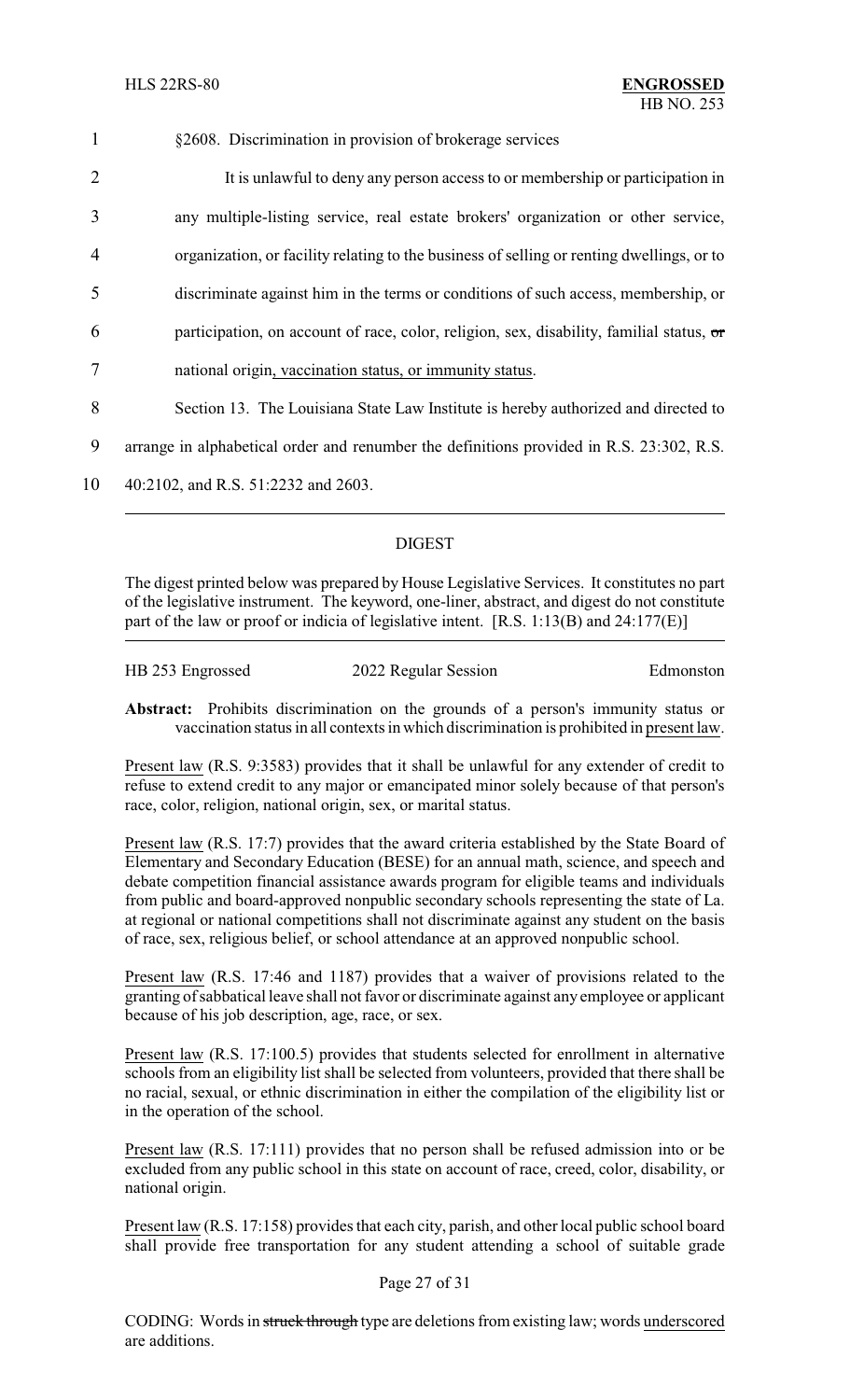approved by BESE within the jurisdictional boundaries of the local board if the student resides more than one mile from such school. Such provision shall not apply to any student or the parent or tutor of any student who attends a school which discriminates on the basis of race, creed, color, or national origin.

Present law (R.S. 17:407.40) requires BESE to promulgate regulations for early learning center licensing which shall prohibit discrimination on the basis of race, color, creed, sex, national origin, handicap, ancestry, or whether the child is being breastfed.

Present law (R.S. 22:1063) provides a group health plan, and a health insurance issuer offering group health insurance coverage in connection with a group health plan, may not establish rules for eligibility of any individual to enroll under the terms of the plan based on various health status-related factors in relation to the individual or a dependent of the individual.

Present law (R.S. 22:1128) requires the commissioner of insurance to ensure that essential health benefit coverage decisions, determination of reimbursement rates, establishment of incentive programs, and designation of benefits are effected in ways that do not discriminate against individuals because of age, disability, or life expectancy.

Present law (R.S. 22:1206) prohibits risk rates of the La. Health Plan from discriminating between covered individuals on the basis of health-related factors.

Present law (R.S. 22:1452 and 1454) prohibits insurance rates for property and casualty insurance to be classified on the basis of race, color, creed, or national origin.

Present law (R.S. 23:332) prohibits intentional discrimination in employment on the basis of an individual's race, color, religion, sex, or national origin.

Present law (R.S. 37:1025) prohibits discrimination in selection of medication attendants to participate in drug administration courses established by the La. Dept. of Health for reason of race, color, creed, religion, disability, or national origin.

Present law (R.S. 37:1360.23) requires the La. State Board of Medical Examiners to ensure that applicants for the program for the education and training of physician assistants shall not be discriminated against due to race, color, creed, age, sex, disability, or national origin.

Present law (R.S. 37:1360.82) prohibits direct primary care practices from declining to accept any person solely on account of race, religion, national origin, the presence of any sensory, mental, or physical disability, education, or economic status.

Present law (R.S. 37:2719) provides that no license, certificate, or registration shall be denied any applicant to the La. State Board of Social Work Examiners based upon the applicant's race, religion, creed, national origin, sex, or physical impairment so long as the physical impairment does not interfere with the performance of professional duties.

Present law (R.S. 38:2315) provides that the selection of persons for professional services in public contracts shall not discriminate against any person because of race, religion, national ancestry, age, sex, or physical condition.

Present law (R.S. 39:1411) provides that no person in this state shall, on the ground of race, color, religion, or national origin, be excluded from participation in, be denied the benefits of, or be subjected to discrimination under any program or activity receiving state financial assistance.

Present law (R.S. 40:1133.1) provides that the La. Dept. of Health, bureau of emergency medical services shall affirmatively provide that there is no discrimination toward any

#### Page 28 of 31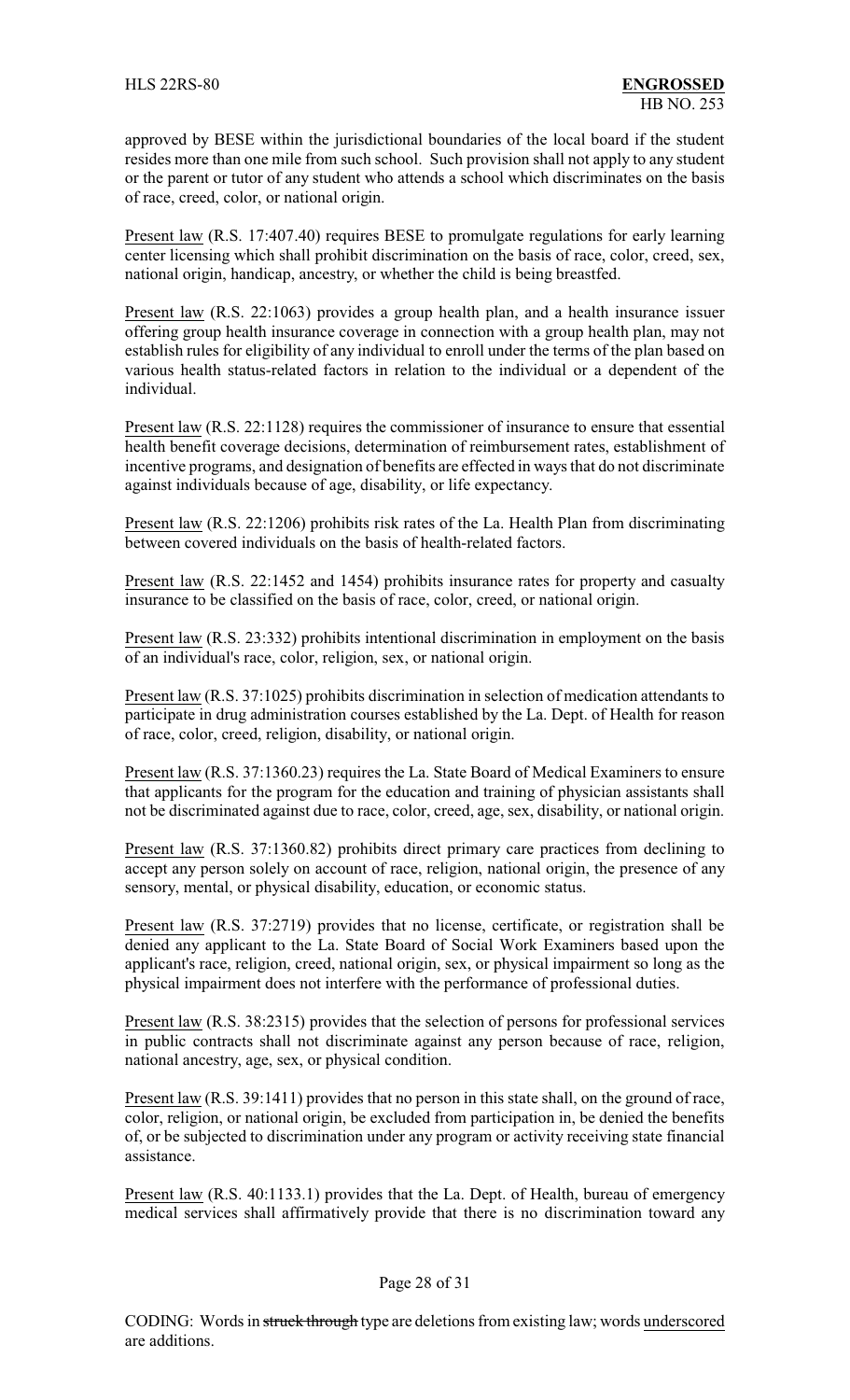individual in the licensure process for emergency medical personnel on the basis of race, religion, creed, national origin, sex, or age.

Present law (R.S. 40:2113.4) provides that any general hospital licensed by the La. Dept. of Health, which is owned or operated, or both, by a hospital service district, which benefits from being financed by the sale of bonds that are exempt from taxation as provided by La. law, or which receives any other type of financial assistance from the state and which offers emergency room services to the public and is actually offering such services at the time, shall provide emergency services free from unreasonable discrimination based on age, sex, or physical condition and economic status.

Present law (R.S. 40:2113.6) provides that a person needing emergency services shall not be subjected by an officer, employee, or member of the medical staff of a hospital licensed by the La. Dept. of Health to arbitrary, capricious, or unreasonable discrimination based on age, sex, physical condition, or economic status.

Present law (R.S. 40:2120.35) requires the La. Dept. of Health to promulgate minimum standards for adult brain injury facilities that prohibit discrimination by brain injury facilities on the basis of race, color, creed, sex, disability, national origin, or ancestry.

Present law (R.S. 40:2125) provides that assistance to exceptional children funded by the La. Dept. of Health shall not be provided where an institution or provider discriminates against those seeking services on the basis of race, color, creed, disability, or national origin.

Present law (R.S. 46:437.11) requires medical assistance programs that receive payments from the La. Dept. of Health to agree that no person shall be subjected to discrimination under the medical assistance program because of race, creed, ethic origin, sex, age or physical condition.

Present law (R.S. 46:1104, 1134, and 1154) requires the board of commissioners of each parish hospital or hospital service district to provide an affirmative action program for the selection of recipients of medical, nursing, and allied health professionals scholarships which shall include that no discrimination occur on the basis of race, creed, sex, age, or ethnic origin.

Present law (R.S. 46:1407) prohibits discrimination by child-placing agencies, maternity homes, or residential homes providing full-time care to four or more children on the basis of race, color, sex, national origin, disability, ancestry, or whether the child is being breastfed.

Present law (R.S. 46:1995) provides that no citizen of La. shall on the ground of sex, age, race, color, religion, or national origin be excluded from participating in, or be denied the benefits of, or be subject to discrimination under any activity or multipurpose service program for displaced homemakers funded by the state.

Present law (R.S. 47:37 and 287.755) provides an income tax credit for donations, contributions, or sales below cost of tangible movable property made to educational institutions in this state. Further provides the credit shall not be allowed if the taxpayer arbitrarily, capriciously, or unreasonably discriminates against any person because of race, religion, ideas, beliefs, or affiliations.

Present law (R.S. 49:145) provides that no person shall be denied access to any public meeting in any public building or facility owned by the state because of race, color, creed, or physical or mental disability.

Present law (R.S. 49:146) provides that in access to public areas, public accommodations, and public facilities, every person shall be free from unreasonable discrimination based on age, sex, or physical or mental disability.

#### Page 29 of 31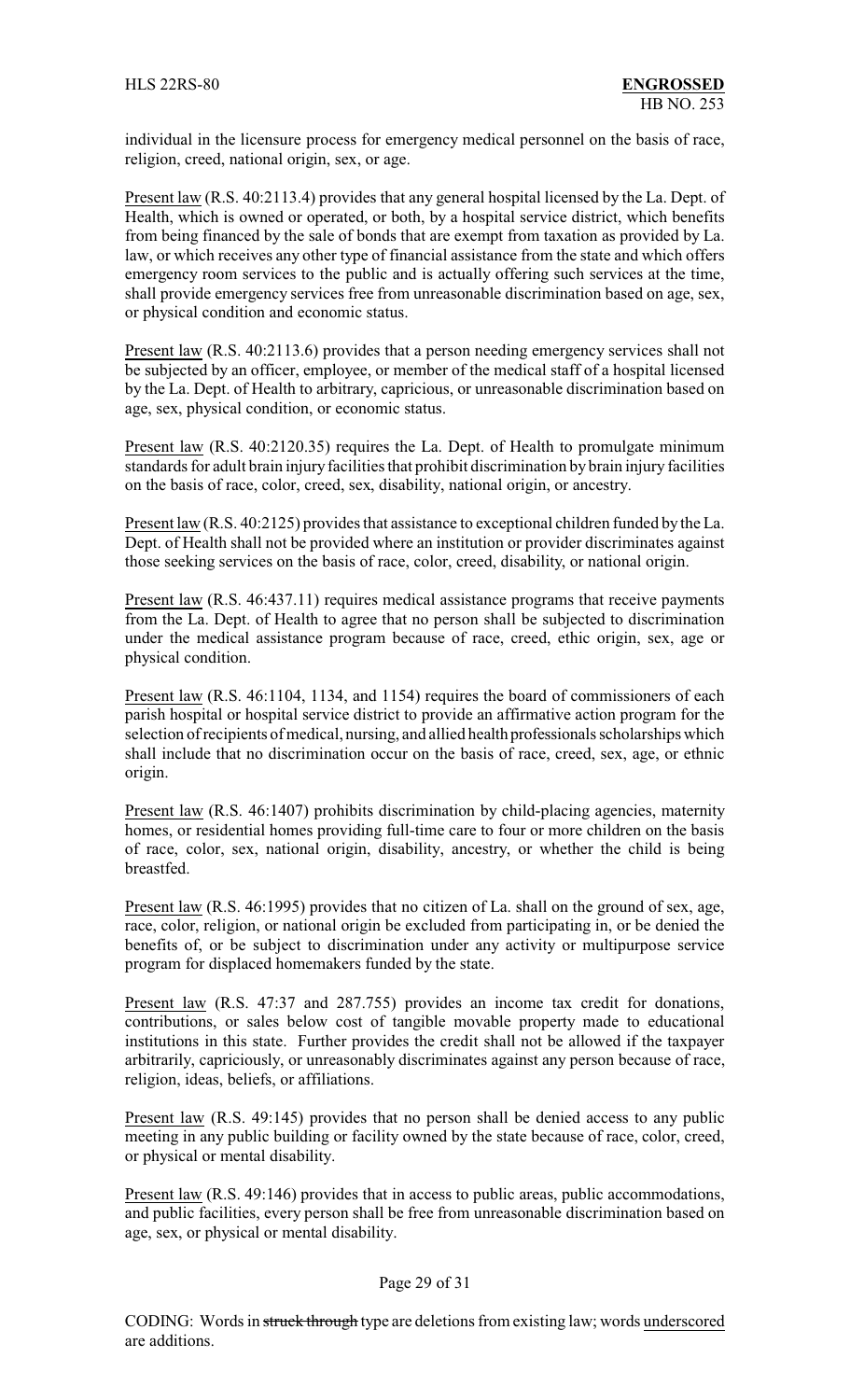Present law (R.S. 49:673) provides that executive agencies that receive federal block grant funds shall prepare a plan for the expenditure of the funds which prohibits discrimination on the basis of race, sex, religion, and age and ensures respect for the civil rights of program recipients.

Present law (R.S. 51:2231, et seq.) establishes the La. Commission on Human Rights ("the commission") to assure that La. has appropriate legislation prohibiting discrimination in public accommodations sufficient to safeguard all individuals within the state from discrimination because of race, creed, color, religion, sex, age, disability, or national origin in connection with employment and in connection with public accommodations.

Present law (R.S. 51:2232) defines "discriminatory practice in connection with public accommodations" as any direct or indirect act or practice of exclusion, distinction, restriction, segregation, limitation, refusal, denial, or any other act or practice of differentiation or preference in the treatment of a person or persons because of race, creed, color, religion, sex, age, disability, or national origin.

Present law (R.S. 51:2235) authorizes the commission to create advisory committees to study and report on problems of discrimination because of race, creed, color, religion, sex, age, disability, or national origin.

Present law (R.S. 51:2236) authorizes parishes and municipalities to adopt and enforce ordinances, orders, and resolutions prohibiting all forms of discrimination, including discrimination on the basis of race, creed, color, religion, national origin, sex, disability, or age and to prescribe penalties for violations thereof.

Present law (R.S. 51:2237) authorizes parishes and municipalities to create local human rights commissions to safeguard all individuals within its jurisdiction from discrimination because of race, creed, color, religion, national origin, sex, disability, or age.

Present law (R.S. 51:2247) provides it is a discriminatory practice for a person to deny an individual the full and equal enjoyment of the goods, services, facilities, privileges, advantages, and accommodations of a place of public accommodation, resort, or amusement on the grounds of race, creed, color, religion, sex, age, disability, or national origin.

Present law (R.S. 51:2248) makes it unlawful to advertise that goods, services, facilities, privileges, advantages, or accommodations of a place of public accommodation, resort, or amusement shall be refused, withheld from, or denied an individual on account of his race, color, religion, disability, or national origin, or that the patronage of or presence of an individual is objectionable, unwelcome, unacceptable, or undesirable on those same grounds.

Present law (R.S. 51:2254) prohibits financial institutions from discriminating against an individual because of their race, creed, color, religion, national origin, sex, disability, or age in the granting, withholding, extending, modifying, or renewing of rates, terms, conditions, privileges, or other provisions of financial assistance.

Present law prohibits financial institutions from using a form of application for financial assistance which indicates a limitation, specification, or discrimination as to race, creed, color, religion, disability, or national origin.

Present law (R.S. 51:2255) makes it unlawful for any person to take certain actions in respect to credit transactions because of a person's race, creed, color, religion, national origin, disability, or sex.

Present law (R.S. 51:2608) prohibits discrimination in the provision of real estate brokerage services on the basis of race, color, religion, sex, familial status, or national origin.

#### Page 30 of 31